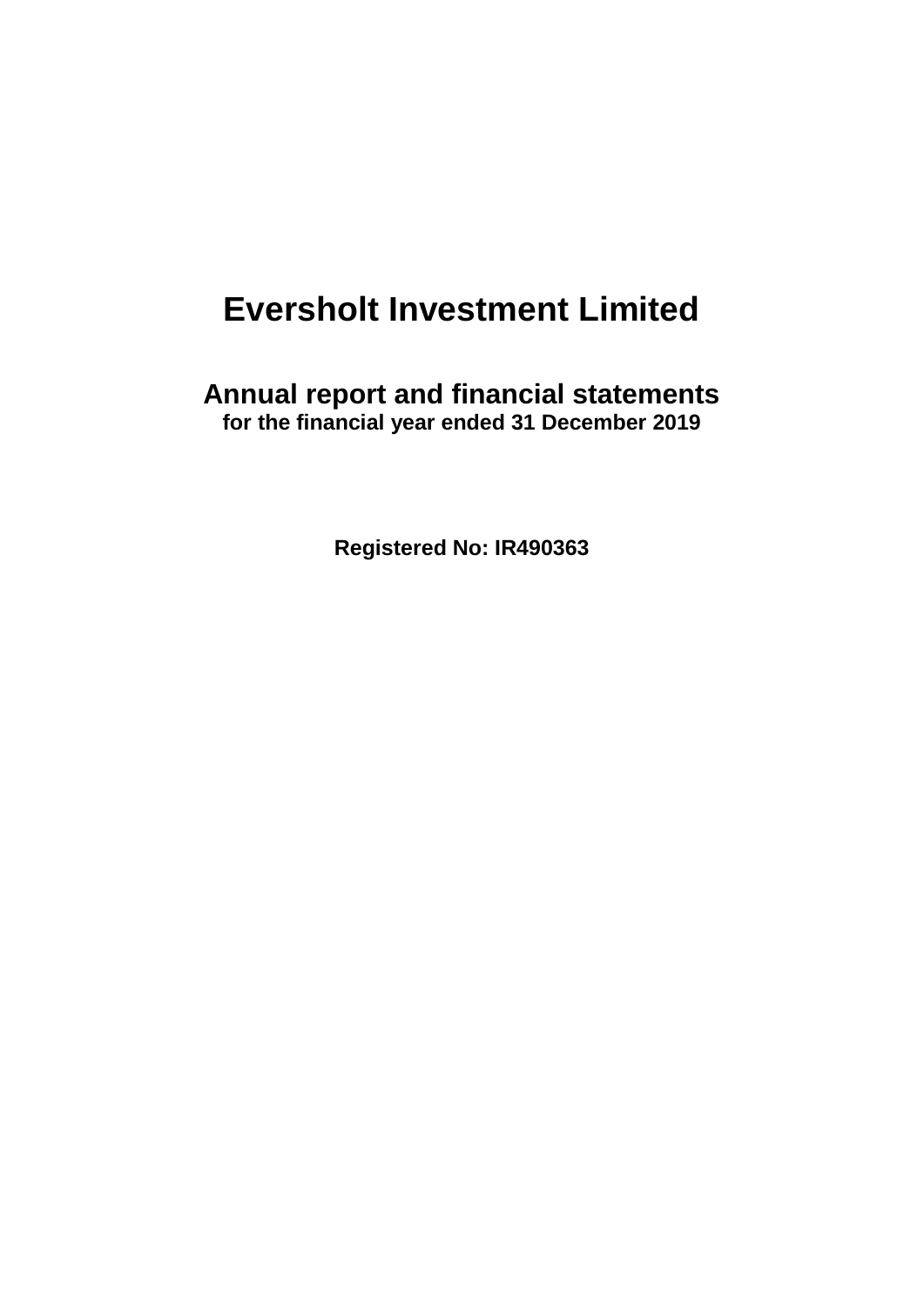# Eversholt Investment Limited

# **Annual report and financial statements**

for the financial year ended 31 December 2019

| <b>Contents</b>                          | Page |
|------------------------------------------|------|
| Directors' report                        |      |
| Statement of Directors' responsibilities | 5    |
| Independent Auditor's report             | 6    |
| Income statement                         | 9    |
| Statement of comprehensive income        | 9    |
| Statement of financial position          | 10   |
| Statement of cash flows                  | 11   |
| Statement of changes in equity           | 12   |
| Notes to the annual financial statements | 13   |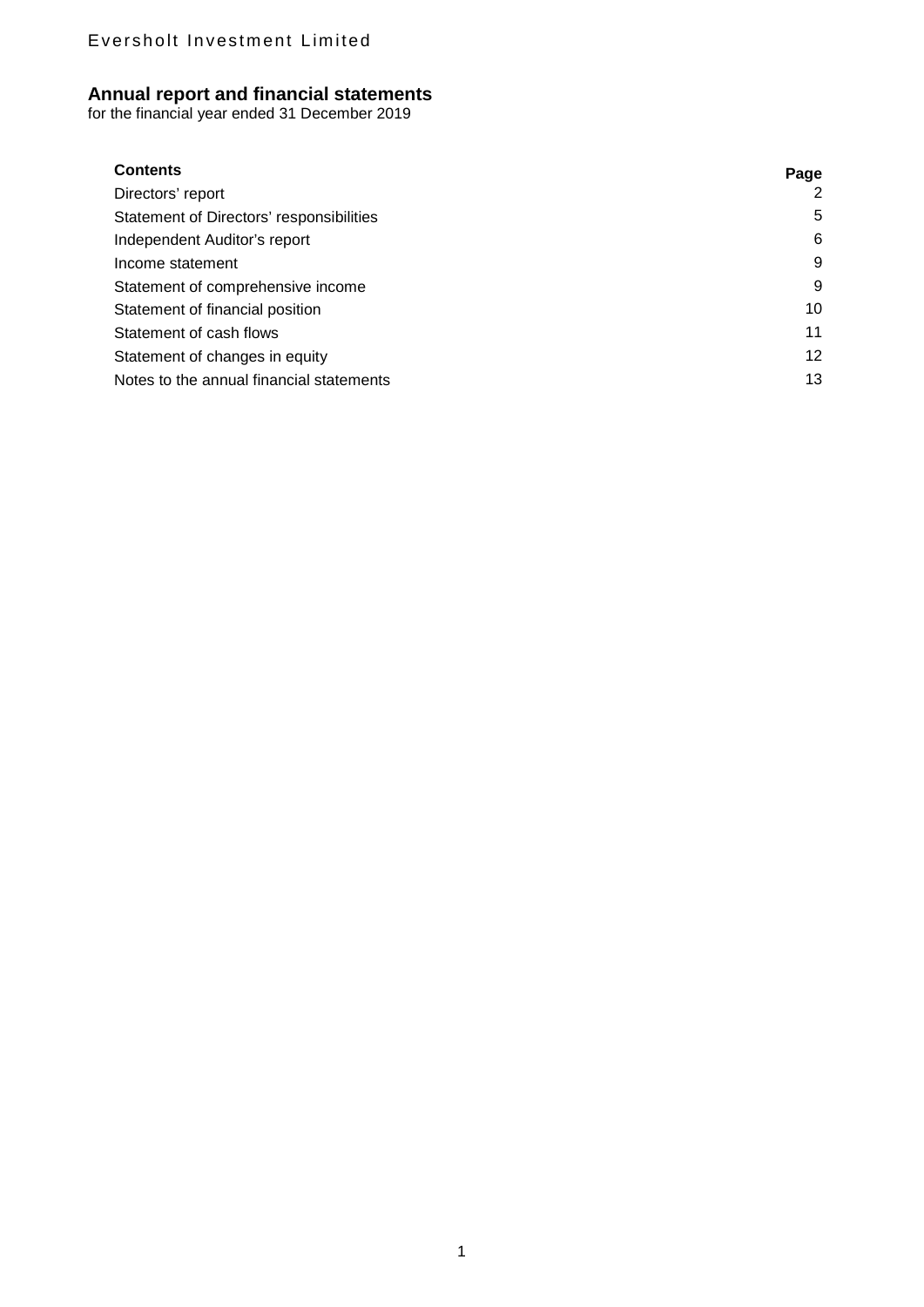# **Directors' report**

for the financial year ended 31 December 2019

The Directors present their Annual report together with the audited financial statements for the financial year ended 31 December 2019.

#### **Principal activities**

Eversholt Investment Limited (the "Company") continues to own all of the ordinary share capital of European Rail Finance Holdings Limited. The Company forms part of the Eversholt UK Rails Group ("Group") more fully described in note 21.

#### **Business review**

In the financial year the Company generated a profit of £42,598,000 (2018: £51,846,000). As at 31 December 2019 the company had net assets of £29,159,000 (2018: £30,611,000).

The Company is funded principally by borrowings from other group undertakings and equity from its immediate parent.

The Company has no employees. Directors have been remunerated by another group undertaking, Eversholt Rail Limited.

#### **Risk management**

The Company is subject to the risk management objectives and policies of the Group. The risks relevant to the Company, together with an analysis of the exposure to such risks, are set out in note 20 of the financial statements.

The principal business risk for the Company is the risk of diminution in the value of the investments in its subsidiaries.

## **COVID-19**

The Directors have considered the potential impacts of COVID-19 upon the Company and its ability to meet commitments in the foreseeable future. The Company is exposed to the impacts of COVID-19 through its relationships with fellow group undertakings, which are ultimately dependent on the viability of the Group's rolling stock leasing business. One area of potential impact upon the Group's business is a threat to the viability of train operators due to long term passenger volume decline. This is largely mitigated in the short term by the UK Government's Emergency Management Arrangements, through which support is provided to franchised passenger service operators for a period of six months. At this stage, it is anticipated that demand for rail services in the UK will revert to historical levels once effective management of the disease is established. The Group's current rolling stock procurement, maintenance and enhancement plans may be subject to delays caused by COVID-19, however this is not considered material in the context of the business.

In common with UK businesses generally, the Group's business is also exposed to other risks including access to capital markets, impacts on supply chains, employee health and access to the workplace. The Group has introduced governance processes to closely monitor the impacts and where possible, mitigation has been put in place to limit the impact on the Group. The Group has access to undrawn borrowing facilities which could be utilised in the event of a prolonged severe period of disruption.

At this stage, the Directors do not believe that there are any material impacts on the Company, nor changes to risk management as described in note 20. The Directors consider the key critical judgement in reaching this conclusion to be the duration of restrictions on travel in response to COVID-19 and the UK Government's continued support to the rail industry. This conclusion reflects the nature of the Company's (and its subsidiaries') activities and the way in which cash is managed across the Group, enabling the Company to borrow funds from another group undertaking to meet any shortfall. Nevertheless, the Directors continue to keep the position under review, monitoring events and possible outcomes, as the full impact of COVID-19 emerges.

#### **Financial performance**

The Company's results for the financial year are detailed in the Income statement on page 9.

The Group manages its operations on a consolidated basis, therefore the Company's Directors believe that further specific performance measures for the Company are not necessary or appropriate for an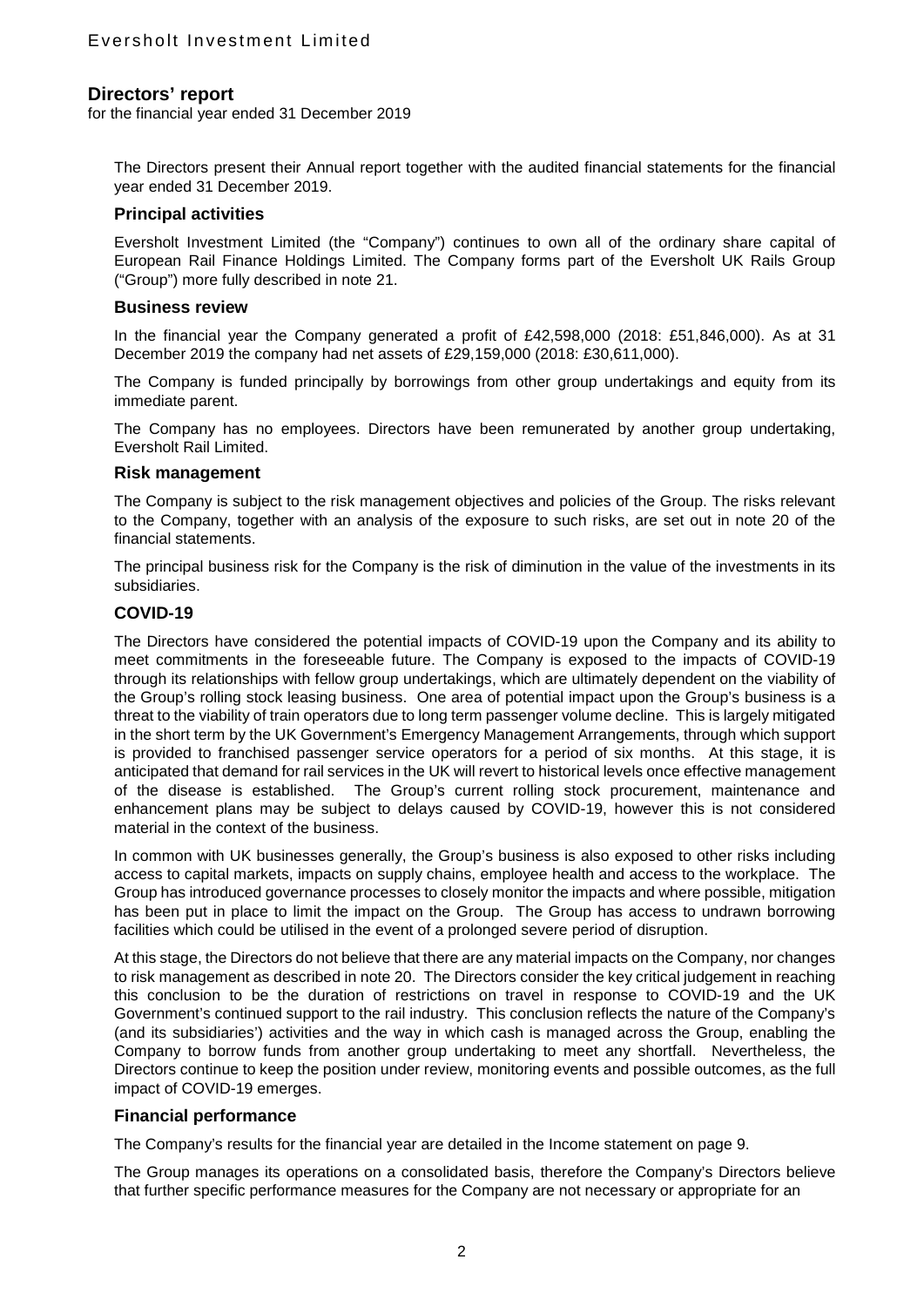# **Directors' report (continued)**

for the financial year ended 31 December 2019

# **Financial performance (continued)**

understanding of its performance. Performance measures for the Group are disclosed in the accounts of Eversholt UK Rails Limited.

#### **Business environment**

The Directors monitor the business environment in which the Company's subsidiaries operate from a group perspective and details of relevant matters, including the withdrawal of the United Kingdom from the European Union and climate change, are disclosed in the financial statements of Eversholt UK Rails Limited.

#### **Political donations**

No political donations were made during the financial year (2018: £nil).

#### **Directors**

The Directors who served at any time during the financial year and up to the date of signing were as follows:

#### **Name**

M B Kenny A J Course (resigned on 16 September 2019) A J Wesson

The Articles of Association of the Company provide that in certain circumstances the Directors are entitled to be indemnified out of the assets of the Company against claims from third parties in respect of certain liabilities arising in connection with the performance of their functions. Indemnity provisions of this nature have been in place during the financial year but have not been utilised by the Directors. The Directors have no interests in the share capital of the Company.

## **Future developments**

The outbreak of COVID-19 is a very significant humanitarian and economic event facing many businesses. It has become clear that this will result in a significant economic slowdown, if not recession, in the months ahead. In this period of huge uncertainty, it is very difficult to make forward looking statements or predictions with any great certainty. However, we believe that the impact of COVID-19 will be a temporary disruption and will ultimately pass. In the meantime, we have stress tested our business model to understand what the impact would be, as discussed in the Going Concern statements in this annual report.

## **Dividends**

During the year, the Directors declared and paid a dividend of £44,050,000 (2018: £40,100,000).

Additionally, dividends of £293,000 (2018: £271,000) relating to profit participating preference shares were paid during the year.

## **Going concern basis**

The financial statements are prepared on a going concern basis as the Directors are satisfied that the Company has the resources, with the support of the Group, to continue in business for the foreseeable future. In making this assessment, the Directors have considered a wide range of information relating to present and future conditions, including the potential impact of COVID-19 upon the business described above.

## **Disclosure of information to the auditor**

Each person who is a director at the date of approval of this Annual report confirms that so far as the Director is aware, there is no relevant audit information of which the Company's auditor is unaware and the Director has taken all the steps that he/she ought to have taken as a director to make himself/herself aware of any relevant audit information and to establish that the Company's auditor is aware of that information.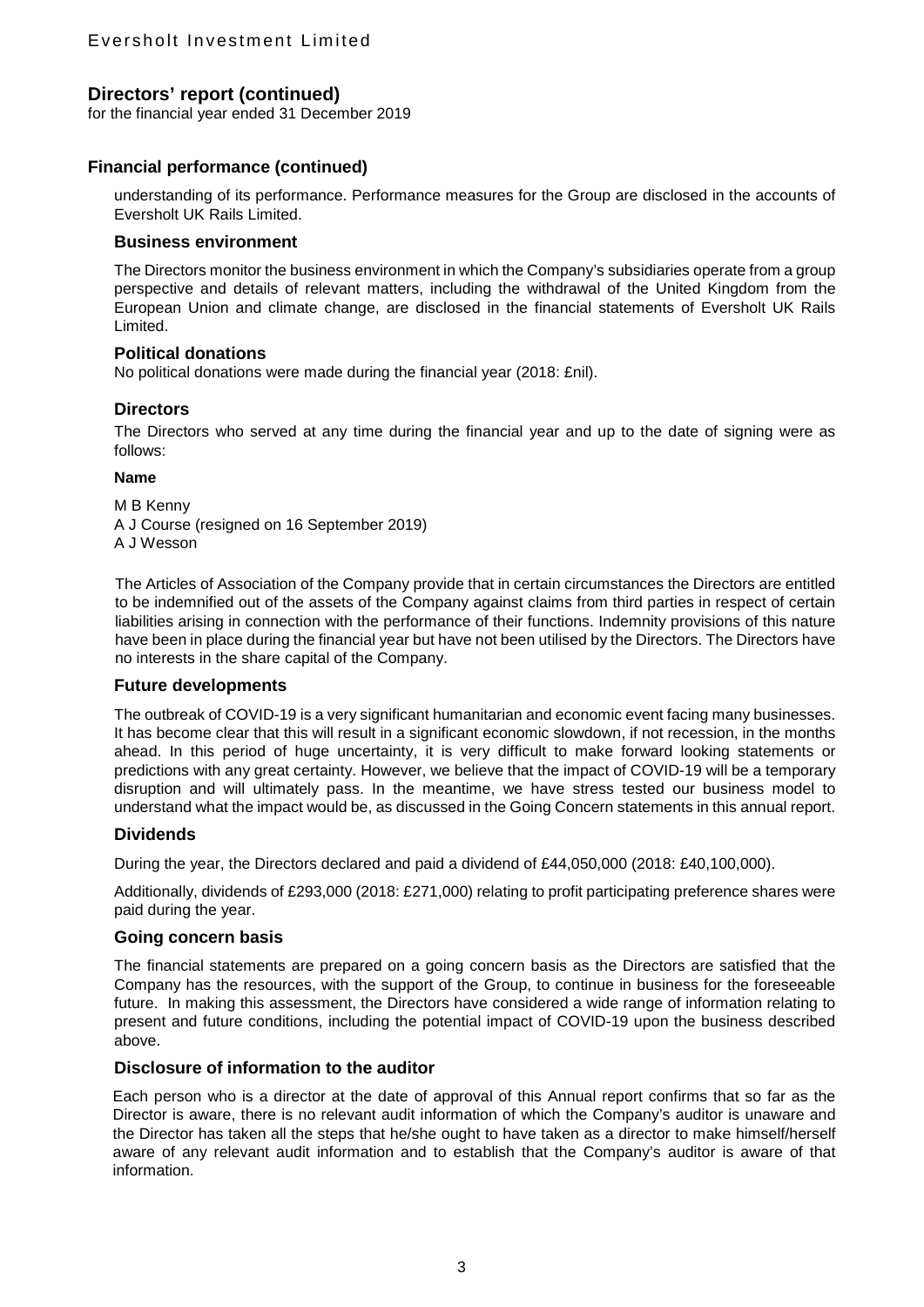# Eversholt Investment Limited

# **Directors' report (continued)**

for the financial year ended 31 December 2019

## **Accounting records**

The Directors believe that they have complied with the requirements of Sections 281 to 285 of the Companies Act 2014 with regard to books of account by employing a service provider, which has appropriate expertise and provides adequate resources to the financial function. The accounting records of the Company are maintained primarily by Eversholt Rail Limited, 210 Pentonville Road, London N1 9JY and held by Eversholt Investment Limited, Riverside One, Sir John Rogerson's Quay, Dublin 2, D02 X576, Ireland.

The Directors acknowledge that they are responsible for securing the Company's compliance with relevant obligations.

## **Auditor**

Pursuant to Section 383(2) of the Companies Act 2014, the Auditor will be deemed to be reappointed and Deloitte LLP will therefore continue in office.

Approved by the Board and signed on its behalf by:

Indeel

**M B Kenny** A J Wesson **M B Kenny** Director Director

Registered office: Riverside One Sir John Rogerson's Quay Dublin 2 D02 X576 Ireland

27 April 2020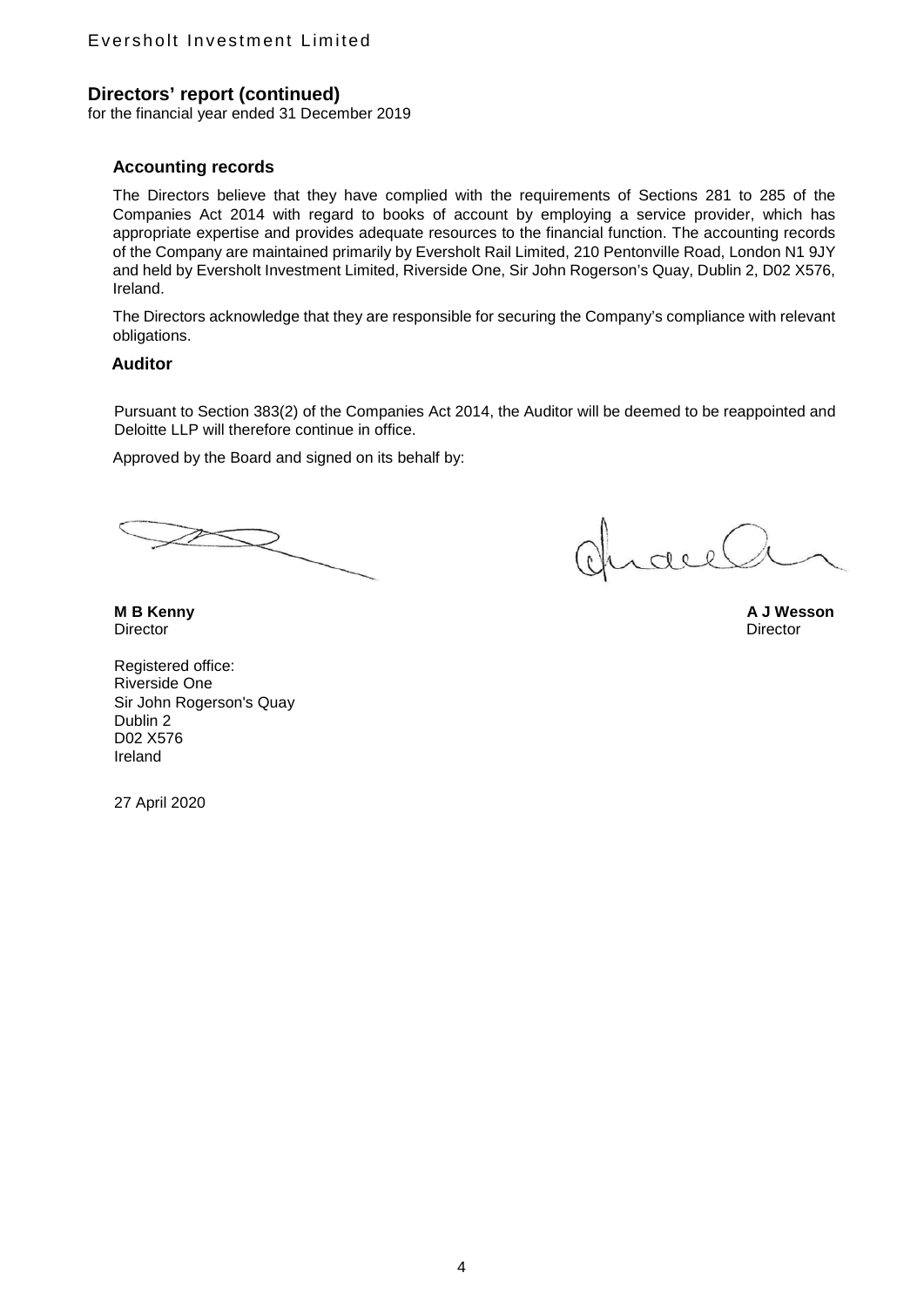# **Statement of Directors' responsibilities**

for the financial year ended 31 December 2019

The Directors are responsible for preparing the Annual report and financial statements in accordance with the Companies Act 2014.

Irish company law requires the Directors to prepare financial statements for each financial year. Under the law, the Directors have elected to prepare the financial statements in accordance with International Financial Reporting Standards ("IFRSs") as adopted by the European Union ("relevant financial reporting framework"). Under company law, the Directors must not approve the financial statements unless they are satisfied that they give a true and fair view of the assets, liabilities and financial position of the Company as at the financial year end date and of the profit or loss of the Company for the financial year and otherwise comply with the Companies Act 2014.

In preparing those financial statements, the Directors are required to:

- select suitable accounting policies for the Company Financial Statements and then apply them consistently;
- make judgements and estimates that are reasonable and prudent;
- state whether the financial statements have been prepared in accordance with the applicable accounting standards, identify those standards, and note the effect and the reasons for any material departure from those standards; and
- prepare the financial statements on a going concern basis unless it is inappropriate to presume that the Company will continue in business.

The Directors are responsible for ensuring that the Company keeps or causes to be kept adequate accounting records which correctly explain and record the transactions of the Company, enable at any time the assets, liabilities, financial position and profit or loss of the Company to be determined with reasonable accuracy, enable them to ensure that the financial statements and Directors' report comply with the Companies Act 2014 and enable the financial statements to be audited.

They are also responsible for safeguarding the assets of the Company and hence for taking reasonable steps for the prevention and detection of fraud and other irregularities.

Legislation in Ireland governing the preparation and dissemination of financial statements may differ from legislation in other jurisdictions. The Directors are responsible for the maintenance and integrity of the corporate and financial information included on the Company's website.

These financial statements have been approved by the Board of Directors on 27 April 2020 and were signed on its behalf by:

Indeel

**M B Kenny** A J Wesson **M** B Kenny

Director Director

Registered office: Riverside One Sir John Rogerson's Quay Dublin 2 D02 X576 Ireland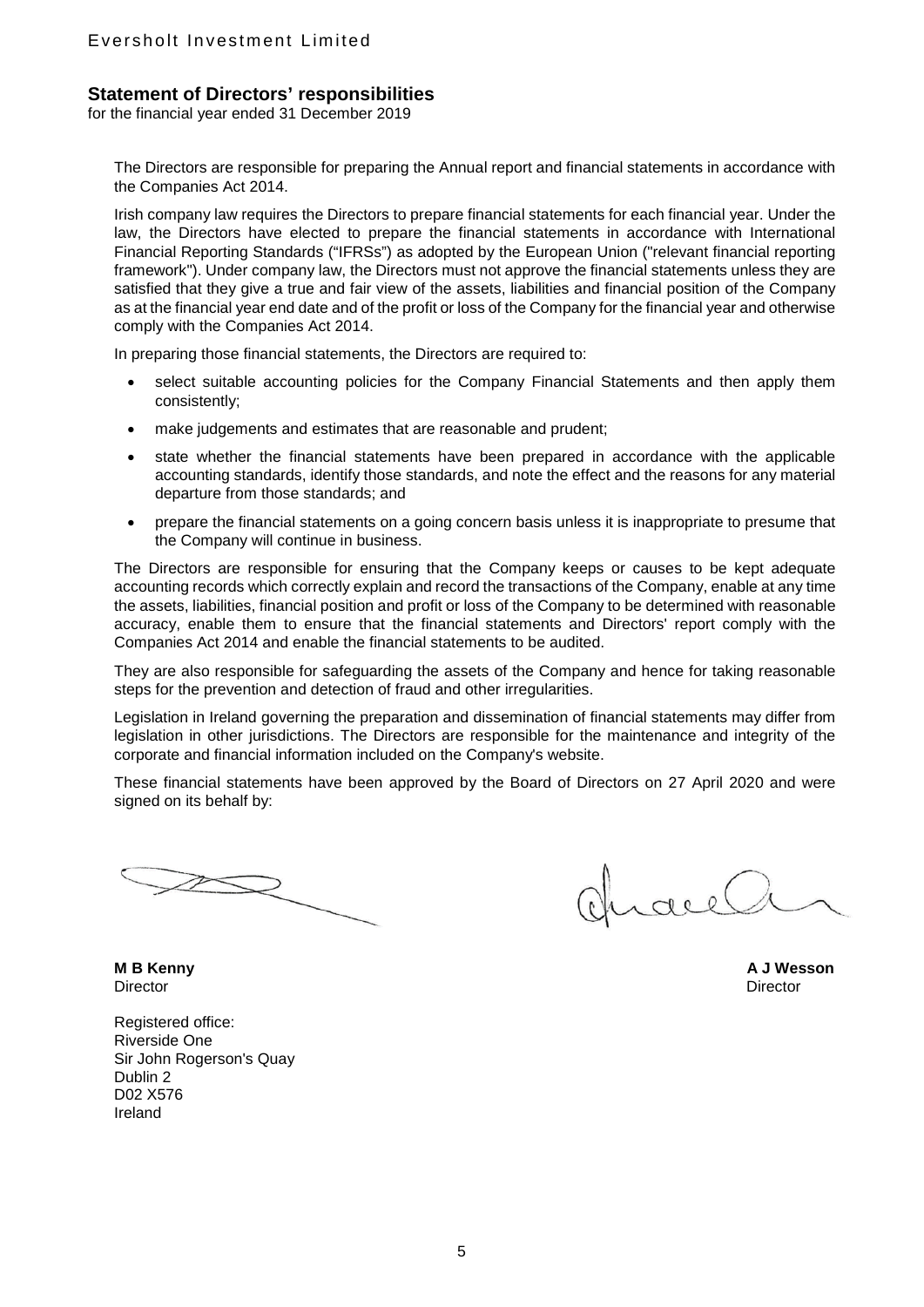# **Independent Auditor's report to the Members of Eversholt Investment Limited**

for the financial year ended 31 December 2019

## **Opinion on the financial statements of Eversholt Investment Limited (the "Company")**

In our opinion the financial statements:

- give a true and fair view of the assets, liabilities and financial position of the Company as at financial year and of the profit of the company for the financial year then ended; and
- have been properly prepared in accordance with the relevant financial reporting framework and, in particular, with the requirements of the Companies Act 2014.

The financial statements we have audited comprise:

- the Income statement;
- the Statement of comprehensive income;
- the Statement of financial position:
- the Statement of cash flows;
- the Statement of changes in equity; and
- the related notes 1 to 23, including a summary of significant accounting policies as set out in note 3.

The relevant financial reporting framework that has been applied in their preparation is the Companies Act 2014 and IFRSs as adopted by the European Union ("the relevant financial reporting framework").

#### **Basis for opinion**

We conducted our audit in accordance with International Standards on Auditing (Ireland) ("ISAs (Ireland)") and applicable law. Our responsibilities under those standards are described below in the "*Auditor's responsibilities for the audit of the financial statements*" section of our report.

We are independent of the Company in accordance with the ethical requirements that are relevant to our audit of the financial statements in Ireland, including the Ethical Standard issued by the Irish Accounting and Auditing Supervisory Authority, and we have fulfilled our other ethical responsibilities in accordance with these requirements. We believe that the audit evidence we have obtained is sufficient and appropriate to provide a basis for our opinion.

## **Conclusions relating to going concern**

We have nothing to report in respect of the following matters in relation to which ISAs (Ireland) require us to report to you where:

- the Directors' use of the going concern basis of accounting in preparation of the financial statements is not appropriate; or
- the Directors have not disclosed in the financial statements any identified material uncertainties that may cast significant doubt about the Company's ability to continue to adopt a going concern basis of accounting for a period of at least twelve months from the date when the financial statements are authorised for issue.

#### **Other information**

The Directors are responsible for the other information. The other information comprises the information included in the the Annual report, other than the financial statements and our auditor's report thereon. Our opinion on the financial statements does not cover the other information and, except to the extent otherwise explicitly stated in our report, we do not express any form of assurance conclusion thereon.

In connection with our audit of the financial statements, our responsibility is to read the other information and, in doing so, consider whether the other information is materially inconsistent with the financial statements or our knowledge obtained in the audit or otherwise appears to be materially misstated. If we identify such material inconsistencies or apparent material misstatements, we are required to determine whether there is a material misstatement in the financial statements or a material misstatement of the other information. If, based on the work we have performed, we conclude that there is a material misstatement of this other information, we are required to report that fact.

We have nothing to report in this regard.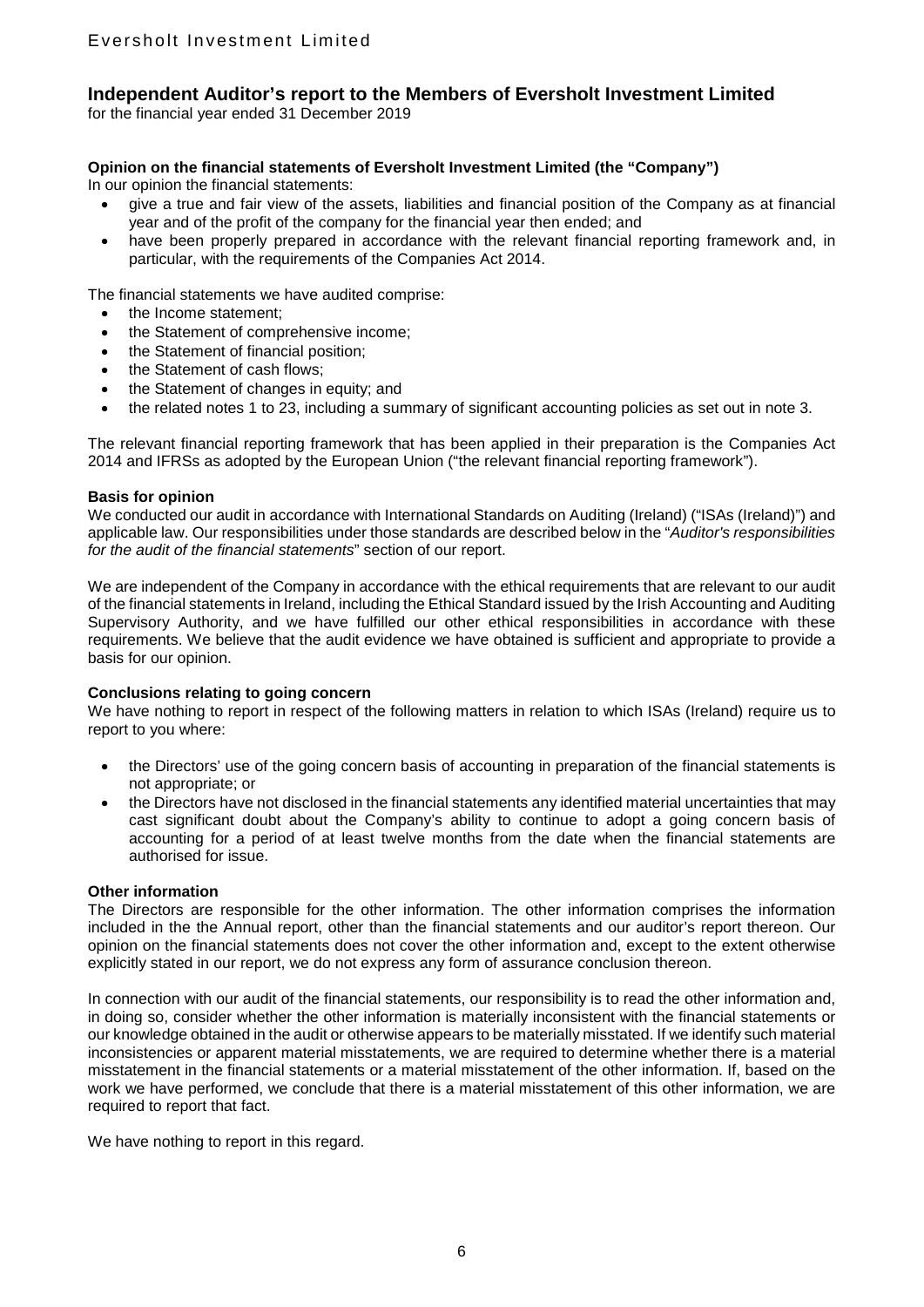# **Independent Auditor's report to the Members of Eversholt Investment Limited (continued)**

for the financial year ended 31 December 2019

#### **Responsibilities of directors**

As explained more fully in the Statement of Directors' responsibilities, the Directors are responsible for the preparation of the financial statements and for being satisfied that they give a true and fair view and otherwise comply with the Companies Act 2014, and for such internal control as the Directors determine is necessary to enable the preparation of financial statements that are free from material misstatement, whether due to fraud or error.

In preparing the financial statements, the Directors are responsible for assessing the Company's ability to continue as a going concern, disclosing, as applicable, matters related to going concern and using the going concern basis of accounting unless the Directors either intend to liquidate the Company or to cease operations, or have no realistic alternative but to do so.

#### **Auditor's responsibilities for the audit of the financial statements**

Our objectives are to obtain reasonable assurance about whether the financial statements as a whole are free from material misstatement, whether due to fraud or error, and to issue an auditor's report that includes our opinion. Reasonable assurance is a high level of assurance, but is not a guarantee that an audit conducted in accordance with ISAs (Ireland) will always detect a material misstatement when it exists. Misstatements can arise from fraud or error and are considered material if, individually or in the aggregate, they could reasonably be expected to influence the economic decisions of users taken on the basis of these financial statements.

As part of an audit in accordance with ISAs (Ireland), we exercise professional judgement and maintain professional scepticism throughout the audit. We also:

- Identify and assess the risks of material misstatement of the financial statements, whether due to fraud or error, design and perform audit procedures responsive to those risks, and obtain audit evidence that is sufficient and appropriate to provide a basis for our opinion. The risk of not detecting a material misstatement resulting from fraud is higher than for one resulting from error, as fraud may involve collusion, forgery, intentional omissions, misrepresentations, or the override of internal control.
- Obtain an understanding of internal control relevant to the audit in order to design audit procedures that are appropriate in the circumstances, but not for the purpose of expressing an opinion on the effectiveness of the Company's internal control.
- Evaluate the appropriateness of accounting policies used and the reasonableness of accounting estimates and related disclosures made by the Directors.
- Conclude on the appropriateness of the Directors' use of the going concern basis of accounting and, based on the audit evidence obtained, whether a material uncertainty exists related to events or conditions that may cast significant doubt on the Company's ability to continue as a going concern. If we conclude that a material uncertainty exists, we are required to draw attention in our auditor's report to the related disclosures in the financial statements or, if such disclosures are inadequate, to modify our opinion. Our conclusions are based on the audit evidence obtained up to the date of the auditor's report. However, future events or conditions may cause the entity (or where relevant, the group) to cease to continue as a going concern.
- Evaluate the overall presentation, structure and content of the financial statements, including the disclosures, and whether the financial statements represent the underlying transactions and events in a manner that achieves fair presentation.

We communicate with those charged with governance regarding, among other matters, the planned scope and timing of the audit and significant audit findings, including any significant deficiencies in internal control that the auditor identifies during the audit.

This report is made solely to the Company's members, as a body, in accordance with Section 391 of the Companies Act 2014. Our audit work has been undertaken so that we might state to the Company's members those matters we are required to state to them in an auditor's report and for no other purpose. To the fullest extent permitted by law, we do not accept or assume responsibility to anyone other than the Company and the Company's members as a body, for our audit work, for this report, or for the opinions we have formed.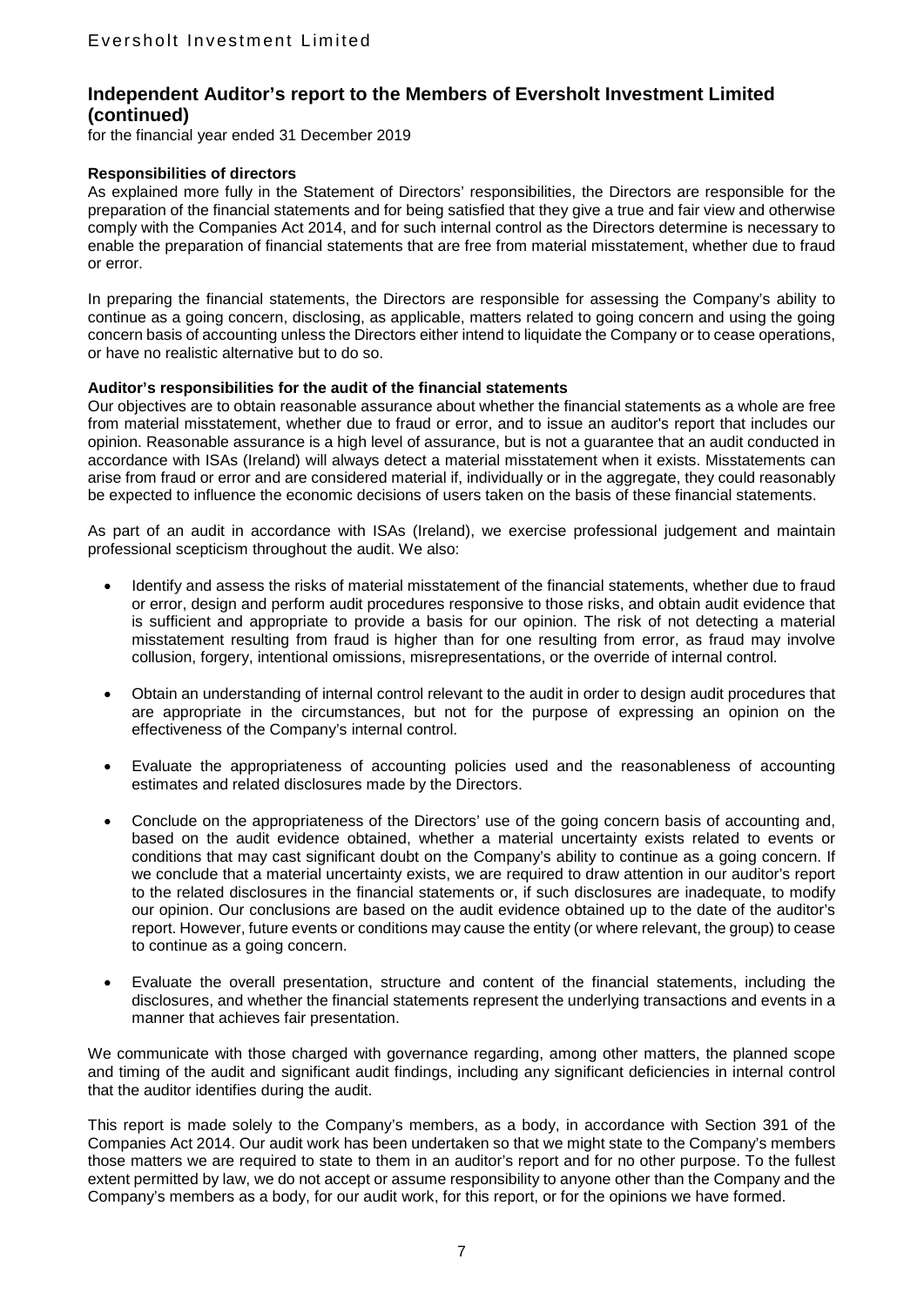# **Independent Auditor's report to the Members of Eversholt Investment Limited (continued)**

for the financial year ended 31 December 2019

#### **Report on other legal and regulatory requirements**

#### **Opinion on other matters prescribed by the Companies Act 2014**

Based solely on the work undertaken in the course of the audit, we report that:

- We have obtained all the information and explanations which we consider necessary for the purposes of our audit.
- In our opinion the accounting records of the Company were sufficient to permit the financial statements to be readily and properly audited.
- The financial statements are in agreement with the accounting records.
- In our opinion the information given in the Directors' report is consistent with the financial statements and the Directors' report has been prepared in accordance with the Companies Act 2014.

#### **Matters on which we are required to report by exception**

Based on the knowledge and understanding of the Company and its environment obtained in the course of the audit, we have not identified material misstatements in the Directors' report.

We have nothing to report in respect of the provisions in the Companies Act 2014 which require us to report to you if, in our opinion, the disclosures of directors' remuneration and transactions specified by law are not made.

Mahlon Clarot

Makhan Chahal ACA (Senior Statutory Auditor) For and on behalf of Deloitte LLP Statutory Auditor London United Kingdom

27 April 2020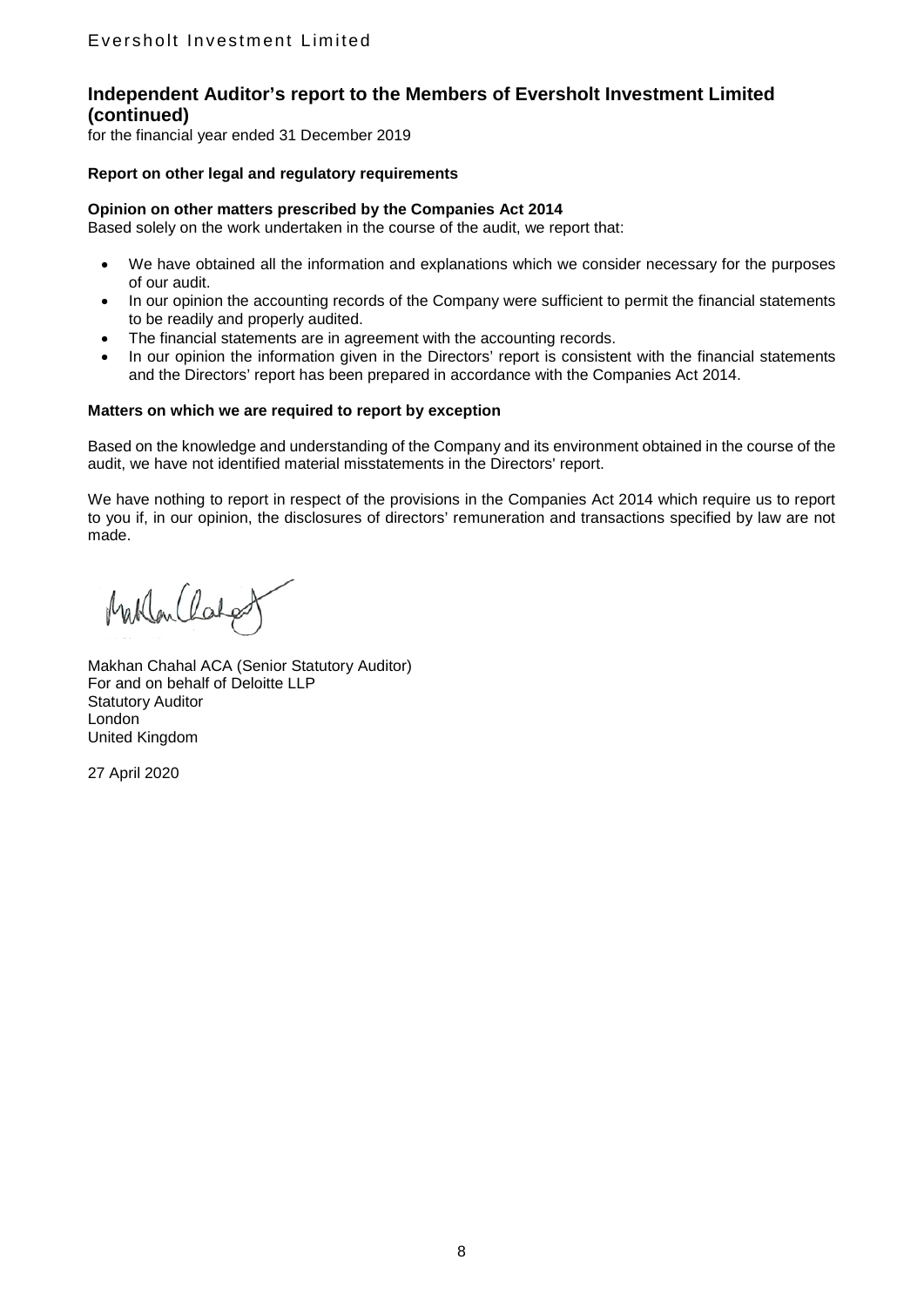# Eversholt Investment Limited

## **Income statement**

for the financial year ended 31 December 2019

|                               | <b>Note</b> | 2019<br>£'000 | 2018<br>£'000 |
|-------------------------------|-------------|---------------|---------------|
| Dividend income               | 4           | 91,700        | 90,000        |
| Finance income                | 5           | 495           | 499           |
| Finance expense               | 6           | (51, 408)     | (51, 195)     |
| Administrative expense        | 7           |               |               |
| <b>Profit before tax</b>      |             | 40,780        | 39,297        |
| Income tax credit             | 10          | 1,818         | 12,549        |
| Profit for the financial year |             | 42,598        | 51,846        |

There were no discontinued or discontinuing operations during the financial year.

The notes on pages 13 to 26 form an integral part of these financial statements.

# **Statement of comprehensive income**

for the financial year ended 31 December 2019

There has been no comprehensive income or expense other than the profit for the financial year as shown above (2018: £nil).

The financial statements were approved by the Board of Directors and authorised for issue on 27 April 2020. They were signed on its behalf by:

march

**M B Kenny A J Wesson** Director Director

Company registration number IR490363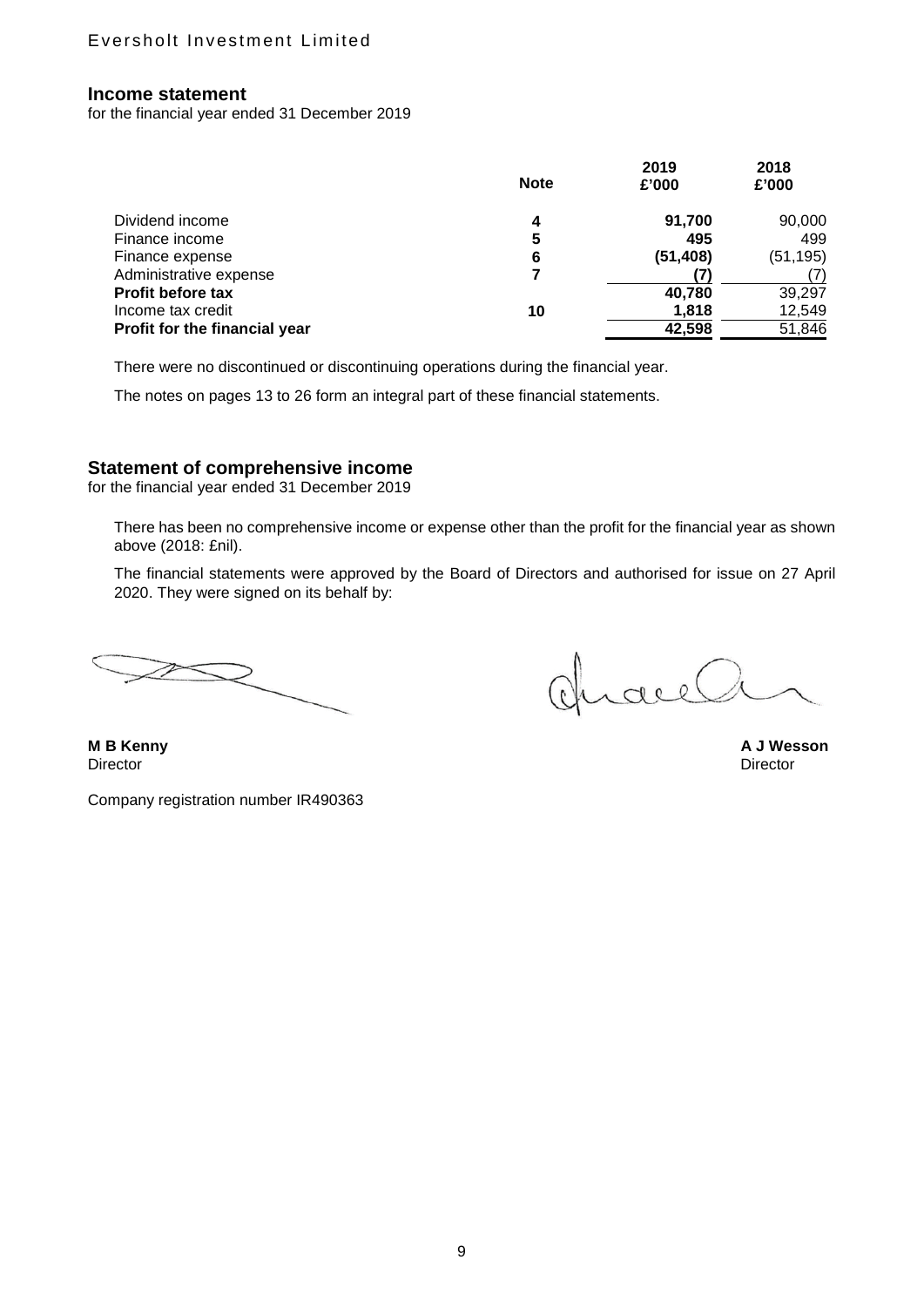# **Statement of financial position**

as at 31 December 2019

| <b>Assets</b>                                               | <b>Note</b> | 2019<br>£'000 | 2018<br>£'000 |
|-------------------------------------------------------------|-------------|---------------|---------------|
| <b>Non-current assets</b>                                   |             |               |               |
| Investments in subsidiaries                                 | 11          | 418,238       | 418,238       |
| Deferred tax                                                | 12          | 964           | 1,558         |
|                                                             |             | 419,202       | 419,796       |
| <b>Current assets</b>                                       |             |               |               |
| Trade and other receivables                                 | 13          | 42            | 42            |
| Current tax asset                                           |             | 8,265         | 11,888        |
| Cash and cash equivalents                                   | 14          | 35            |               |
|                                                             |             | 8,342         | 11,935        |
| <b>Total assets</b>                                         |             | 427,544       | 431,731       |
| <b>Liabilities and equity</b><br><b>Current liabilities</b> |             |               |               |
| Trade and other payables                                    | 15          | 1             | 5             |
| <b>Borrowings</b>                                           | 16          | 340,644       | 340,562       |
| <b>Non-current liabilities</b>                              |             | 340,645       | 340,567       |
| <b>Borrowings</b>                                           | 16          | 57,740        | 60,553        |
| <b>Total liabilities</b>                                    |             | 398,385       | 401,120       |
| <b>Equity</b>                                               |             |               |               |
| Share capital                                               | 18          | 12            | 12            |
| Share premium                                               |             | 13,660        | 13,660        |
| Retained earnings                                           |             | 15,487        | 16,939        |
| <b>Total equity</b>                                         |             | 29,159        | 30,611        |
| <b>Total equity and liabilities</b>                         |             | 427,544       | 431,731       |

The notes on pages 13 to 26 form an integral part of these financial statements.

The financial statements were approved by the Board of Directors and authorised for issue on 27 April 2020. They were signed on its behalf by:

 $\gg$ 

**M B Kenny A J Wesson** Director Director

Charl

Company registration number IR490363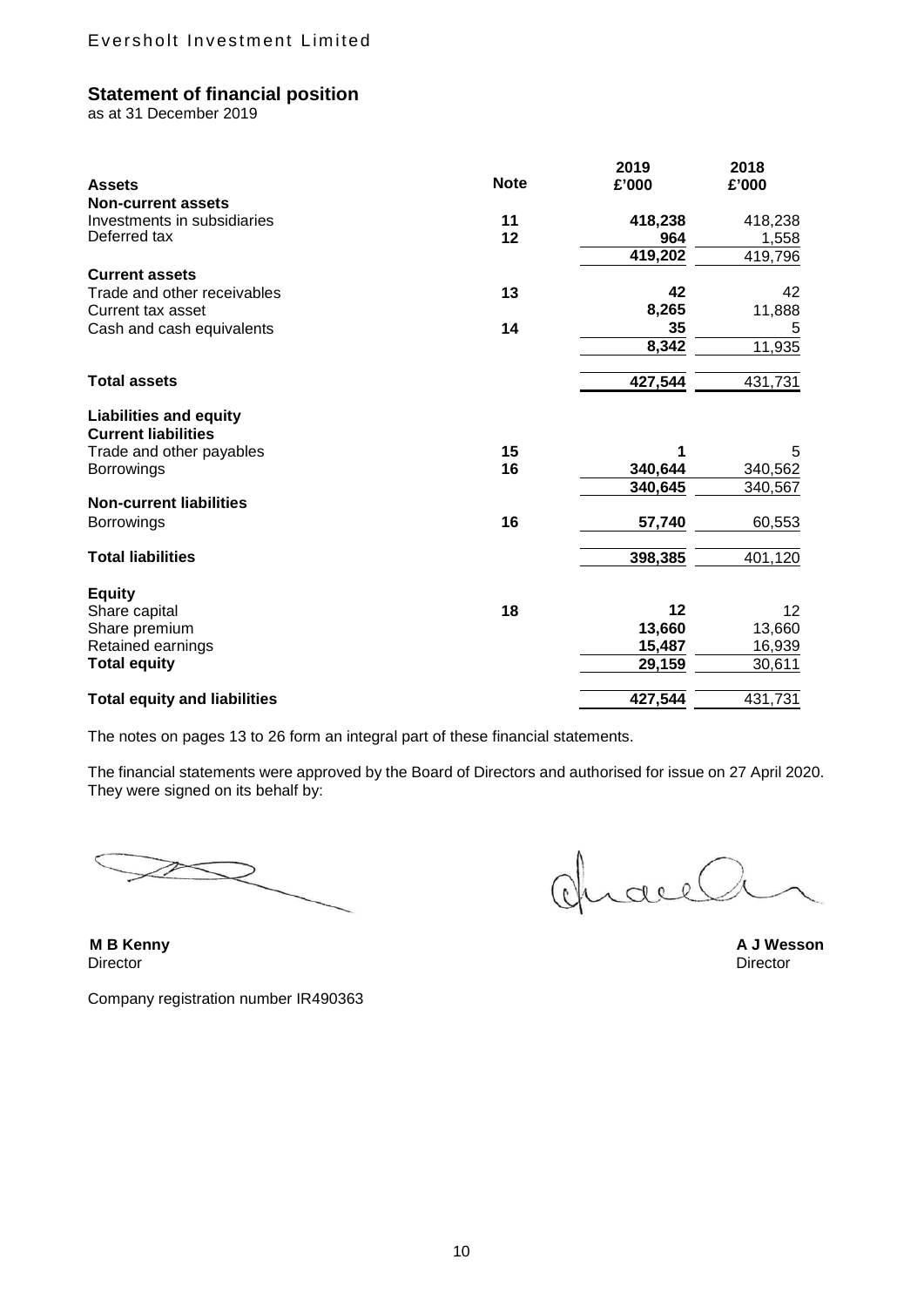# **Statement of cash flows**

for the financial year ended 31 December 2019

|                                                                  | <b>Note</b> | 2019<br>£'000 | 2018<br>£'000 |
|------------------------------------------------------------------|-------------|---------------|---------------|
| Cash flow from operating activities                              |             |               |               |
| Profit before tax                                                |             | 40,780        | 39,297        |
| Adjustments for:                                                 |             |               |               |
| Finance income                                                   | 5           | (495)         | (499)         |
| Finance expense                                                  | 6           | 51,408        | 51,195        |
| Dividend income                                                  | 4           | (91, 700)     | (90,000)      |
| Operating cash flow before changes in working capital            |             | (7)           | (7)           |
| Decrease in trade and other receivables                          |             |               |               |
| (Decrease)/increase in trade and other payables                  |             | (4)           | 5             |
| Cash flow utilised in operating activities                       |             | (11)          | (1)           |
| Group relief received/(paid)                                     |             | 6,035         | (1)           |
| Net cash generated/(utilised) by operating activities            |             | 6,024         | (2)           |
| Cash flow from investing activities                              |             |               |               |
| Dividend received                                                | 4           | 91,700        | 90,000        |
| Net cash generated by investing activities                       |             | 91,700        | 90,000        |
| Cash flow from financing activities                              |             |               |               |
| Movement in intercompany loan with Eversholt Rail Limited        | 17          | (5,955)       | (2, 234)      |
| Interest paid to parent undertaking                              | 17          | (47, 891)     | (47, 891)     |
| Finance income received                                          | 5           | 495           | 499           |
| Profit participating preference shares dividend paid             | 17          | (293)         | (271)         |
| Shareholder dividends paid                                       | 4           | (44, 050)     | (40,100)      |
| Net cash utilised in financing activities                        |             | (97,694)      | (89,997)      |
| Net movement in cash and cash equivalents                        |             | 30            | 1             |
| Cash and cash equivalents at the beginning of the financial year |             | 5             | 4             |
| Cash and cash equivalents at the end of the financial year       | 14          | 35            | 5             |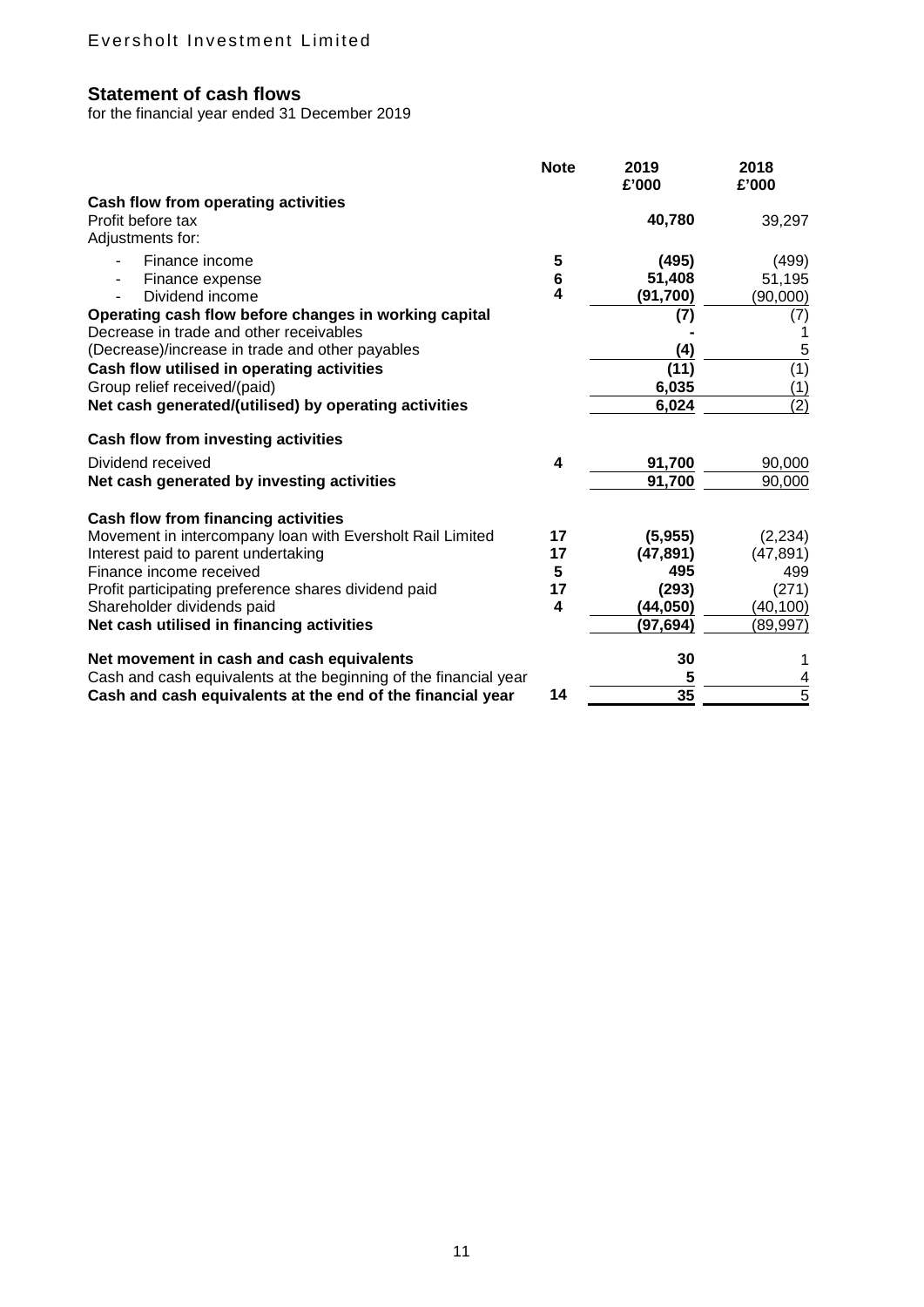# Eversholt Investment Limited

# **Statement of changes in equity**

for the financial year ended 31 December 2019

|                                    |   | <b>Note Share capital</b><br>£'000 | <b>Share</b><br>premium<br>£'000 | <b>Retained</b><br>earnings<br>£'000 | <b>Total equity</b><br>£'000 |
|------------------------------------|---|------------------------------------|----------------------------------|--------------------------------------|------------------------------|
| Balance at 1 January 2018          |   | 12                                 | 13,660                           | 5,193                                | 18,865                       |
| Total comprehensive income         |   | ٠                                  |                                  | 51,846                               | 51,846                       |
| Dividends paid                     | 4 |                                    |                                  | (40,100)                             | (40, 100)                    |
| <b>Balance at 31 December 2018</b> |   | 12                                 | 13,660                           | 16,939                               | 30,611                       |
| Total comprehensive income         |   | ٠                                  |                                  | 42.598                               | 42,598                       |
| Dividends paid                     | 4 | ۰                                  |                                  | (44, 050)                            | (44, 050)                    |
| <b>Balance at 31 December 2019</b> |   | 12                                 | 13,660                           | 15,487                               | 29,159                       |

Dividends of £3,671 per share were paid during the financial year (2018: £3,342 per share).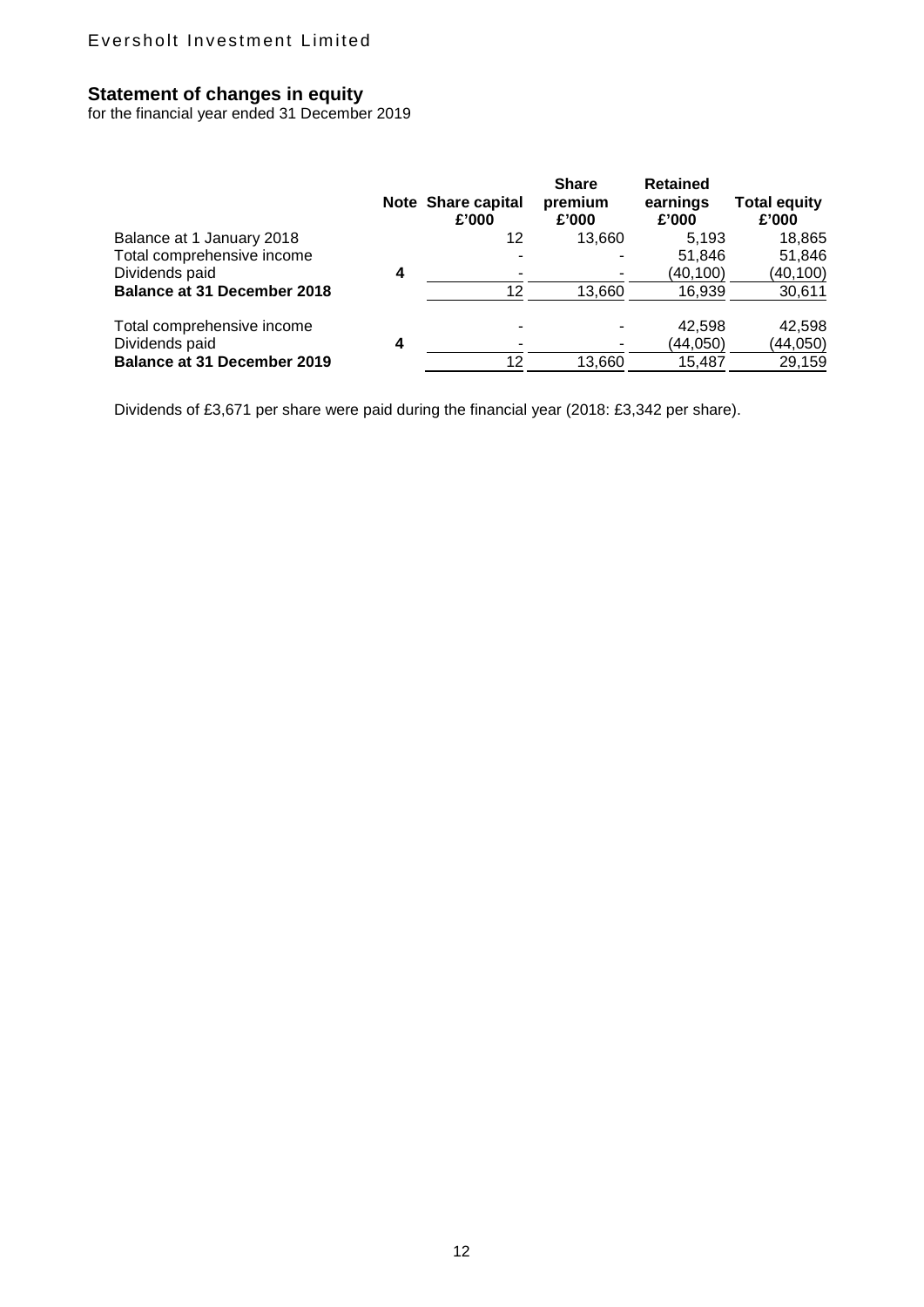# **Notes to the annual financial statements**

for the financial year ended 31 December 2019

# **1 General Information**

Eversholt Investment Limited, is a private company incorporated in the Republic of Ireland under the Companies Act 2014 and is limited by shares (see note 18). The registered office of the Company is Riverside One, Sir John Rogerson's Quay, Dublin 2, D02 X576, Ireland.

The place of central management and control of the Company is based in the UK, where the Company is tax resident.

## **2 Basis of Preparation**

These financial statements are presented in sterling being the Company's functional currency. All amounts have been rounded to the nearest thousand, unless otherwise indicated.

The Company is exempt from the requirement to prepare consolidated financial statements by section 293 of the Companies Act 2014. These financial statements present information about the Company as an individual undertaking.

## **2.1 Compliance with IFRSs**

The financial statements of the Company have been prepared on the historical cost basis. These financial statements have been prepared in accordance with IFRSs as issued by the International Accounting Standards Board ("IASB") and as endorsed by the European Union ("EU"). EU-endorsed IFRSs may differ from IFRSs as issued by the IASB if, at this point in time, new or amended IFRSs have not been endorsed by the EU. At 31 December 2019, there were no unendorsed standards effective for the financial year ended 31 December 2019 affecting these financial statements, and there was no difference between IFRSs endorsed by the EU and IFRSs issued by the IASB in terms of their application to the Company. Accordingly, the financial statements of Eversholt Investment Limited for the financial year ended 31 December 2019 are prepared in accordance with IFRSs as issued by the IASB and endorsed by the EU.

IFRSs comprise accounting standards issued by the IASB and its predecessor body as well as interpretations issued by the IFRS Interpretations Committee and its predecessor body.

## **2.2 Standards and Interpretations issued by the IASB**

During the financial year, the Company adopted the following interpretations and amendments to standards which had no material effect on the financial statements:

- Amendments to IAS 19: Plan Amendment, Curtailment or Settlement;
- Amendments to IAS 28: Long-term Interests in Associates and Joint Ventures;
- IFRIC 23 Uncertainty over Income Tax Treatments;
- Amendments to IFRS 9: Prepayment Features with Negative Compensation;
- Annual Improvements to IFRS Standards 2015-2017 Cycle; and
- IFRS 16 Leases.

At 31 December 2019, a number of standards and amendments to standards have been issued by the IASB, which are not effective for the Company's financial statements as at 31 December 2019. The following adopted IFRSs have been issued but have not been applied by the Company in these financial statements. They are applicable for periods beginning on or after 1 January 2020 and are not anticipated to have a material impact on the financial statements

- Amendments to IFRS 3 Business Combinations;
- Amendments to IFRS 9, IAS 39 and IFRS 7: Interest Rate Benchmark Reform;
- Amendments to IAS 1 and IAS 8: Definition of Material; and
- Amendments to References to the Conceptual Framework in IFRS Standards.

## **2.3 Going concern**

The Company's business activities, together with the factors likely to affect its future development, performance and position as well as the financial position of the Company, its cash flows, liquidity position and the borrowing facilities, are described in the Directors' Report.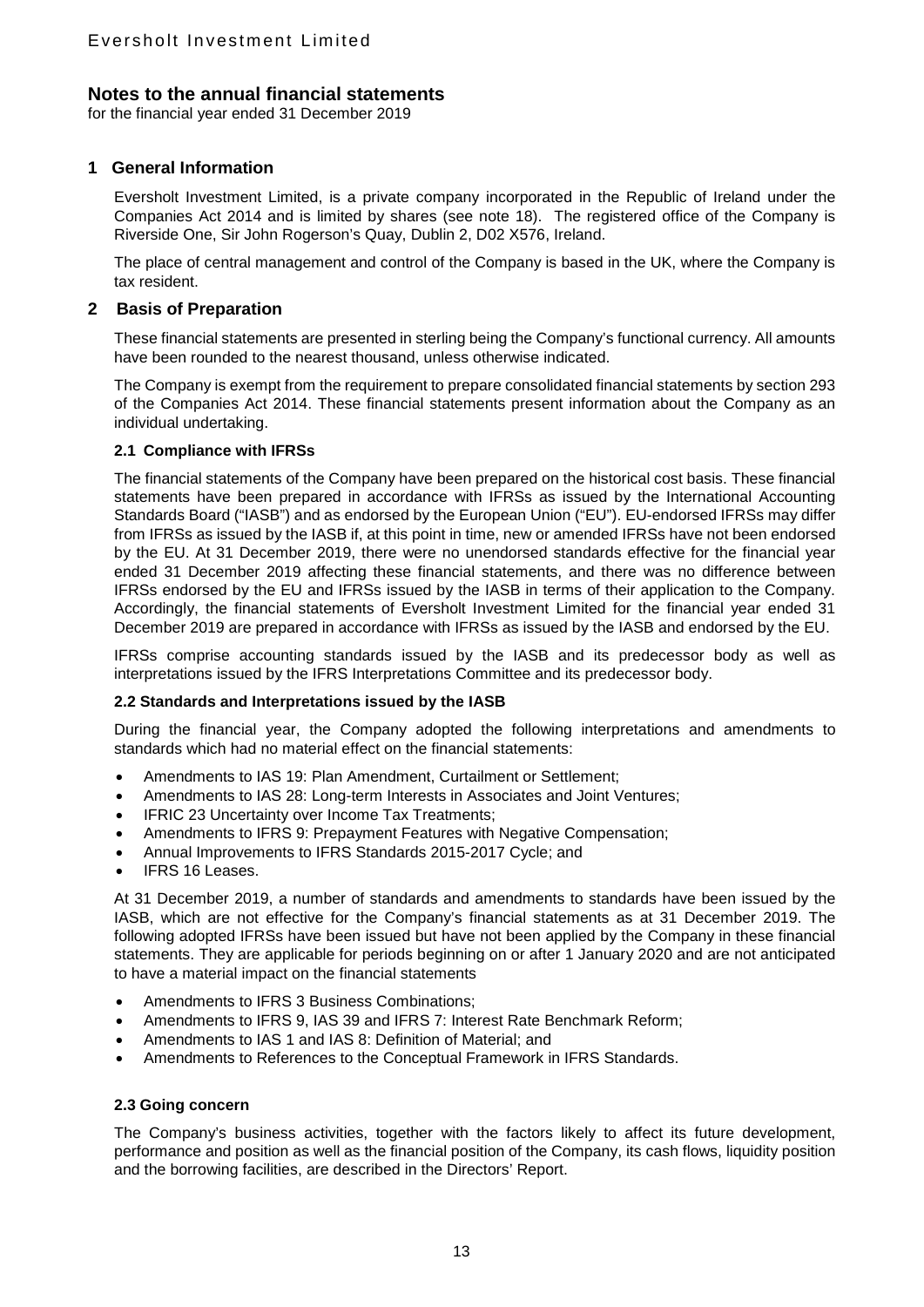for the financial year ended 31 December 2019

# **2 Basis of Preparation (continued)**

#### **2.3 Going concern (continued)**

In addition, note 20 to the financial statements includes the Company's objectives, policies and processes for managing its capital; its financial risk management objectives; details of its financial instruments; and its exposures to credit risk and liquidity risk.

These financial statements have been prepared on a going concern basis which presumes that the Company has adequate resources to remain in operation and that the Directors intend it to do so for at least one year from the date of the financial statements are signed. The Company is part of a larger group and participates in the Group's centralised treasury arrangements and so shares banking arrangements with its parent and fellow subsidiaries. The Company is expected to continue to be in a position to obtain finance via intercompany loans to operate for the foreseeable future. In completing this analysis the Directors have considered the commitment and ability of the Group to continue provide such finance.

Notwithstanding the extraordinary circumstances brought about by the COVID-19 crisis, the Directors are satisfied at this stage that the Company and Group's forecasts and projections, taking into account reasonable possible changes in trading performance and other uncertainties, together with the Group's cash position and access to the revolving credit facility show that the Company and Group are able to operate within its current facilities for the foreseeable future. However, given the recent COVID-19 pandemic, which has seen widespread humanitarian and economic disruption across the globe, a degree of operational disruption has inevitably been experienced across the Group and alternative working practices have been introduced in mitigation.

COVID-19 will cause widespread economic disruption but its impact should be temporary. The Group has reasonable diversity within its revenue streams and is supported by the UK Government's Emergency Management Arrangements which guarantee funds to its customers, the Train Operating Companies, which underpin the Group's revenues for the period to September 2020. Notwithstanding this, the Directors have materially increased their stress testing to assess the impact that a realistic worse case COVID-19 downside scenario would have. Under this realistic worse case, the Group would remain within borrowing covenants and continue to be able provide financing to its subsidiaries including the Company. The loss of revenue should not impact on the Group's longer-term prospects once business returns to normal. For this reason, the Directors have concluded that it is appropriate to prepare the financial statements on a going concern basis.

## **3 Summary of significant accounting policies**

The principal accounting policies adopted are set out below and have been applied consistently to all years presented in these financial statements, except where noted in relation to standards implemented for the first time in 2019.

#### **3.1 Finance income and expense**

Finance income and expense for all interest bearing non-derivative financial instruments is recognised in "Finance income" and "Finance expense" in the Income statement using the effective interest rate method. The effective interest rate method is a way of calculating the amortised cost of a financial asset or a financial liability and of allocating the interest income or expense over the relevant financial years.

The effective interest rate is the rate that exactly discounts estimated future cash receipts or payments through the expected life of the financial instrument or, where appropriate, a shorter period, to the net carrying amount of the financial asset or financial liability on initial recognition. When calculating the effective interest rate, the Company estimates cash flows considering all contractual terms of the financial instrument but excluding future credit losses.

The calculation includes all amounts paid or received by the Company that are an integral part of the effective interest rate of a financial instrument, including transaction costs and all other premiums or discounts.

Finance expense also includes interest payable in relation to derivative instruments.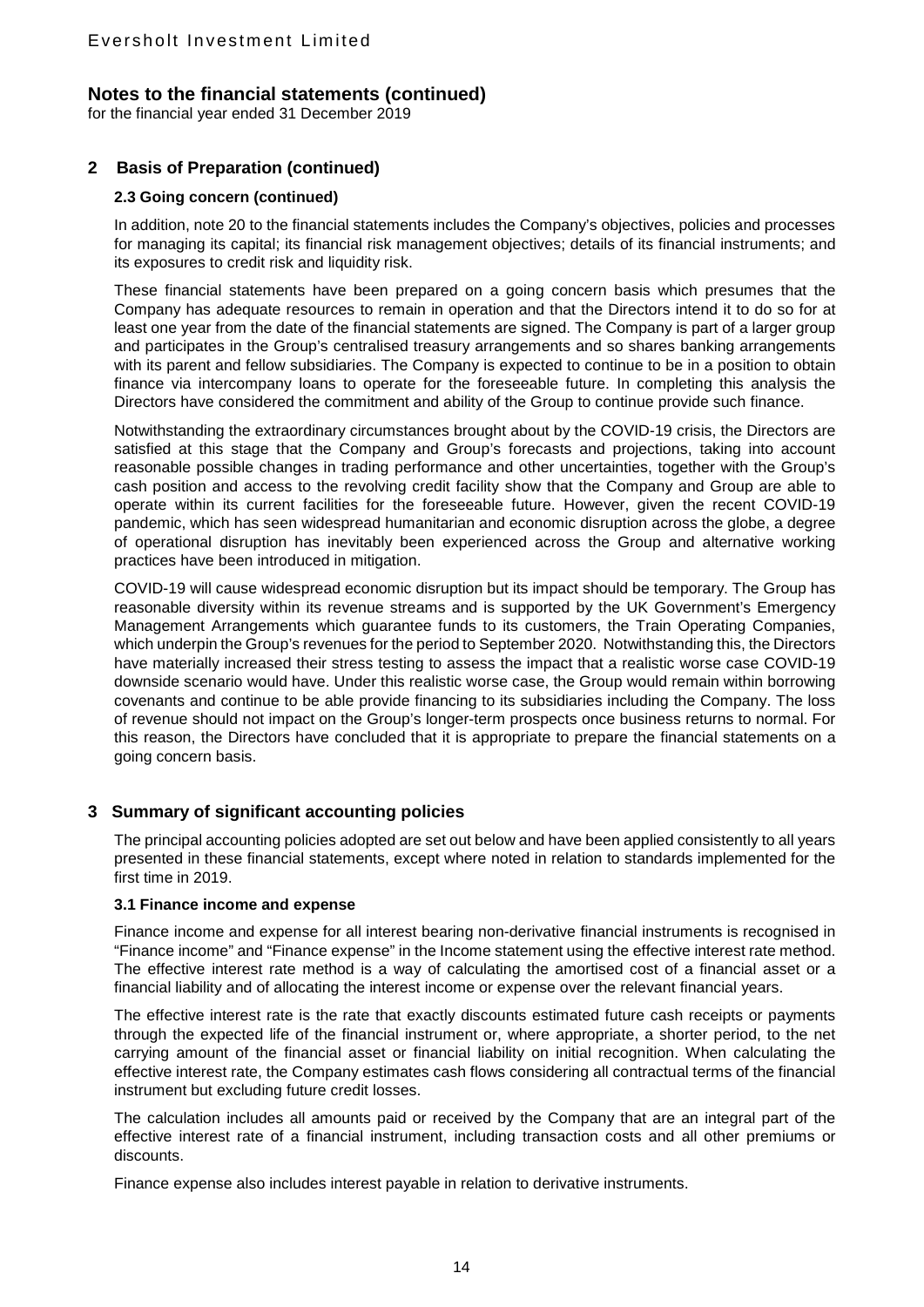for the financial year ended 31 December 2019

## **3 Summary of significant accounting policies (continued)**

#### **3.2 Fees and other income**

Income is recognised on satisfaction of the performance obligation in relation to the service required by the customer and when control of that service is passed to the customer. Income which forms an integral part of the effective interest rate of a financial instrument is recognised as an adjustment to the effective interest rate and recorded in "Finance income".

#### **3.3 Income tax**

Income tax comprises current and deferred tax and is recognised in the Income statement.

Current tax is the tax expected to be payable on the taxable profit for the financial year, calculated using tax rates enacted or substantively enacted by the end of the financial year and any adjustment to tax payable in respect of previous financial years. Current tax assets and liabilities are offset when the relevant entity intends to settle on a net basis and the legal right to offset exists.

Deferred tax is recognised on temporary differences between the carrying amounts of assets and liabilities in the Statement of financial position and the amounts attributed to such assets and liabilities for tax purposes. Deferred tax liabilities are generally recognised for all taxable temporary differences and deferred tax assets are recognised to the extent that it is probable that future taxable profits will be available against which deductible temporary differences can be utilised.

Deferred tax is calculated using the tax rates expected to apply in the financial years in which the assets will be realised or the liabilities settled, based on tax rates and laws enacted, or substantively enacted, by the end of the reporting financial year. Deferred tax assets and liabilities are offset if, and only if:

- (a) there is a legally enforceable right to set off current tax assets against current tax liabilities; and
- (b) the deferred tax assets and the deferred tax liabilities relate to income tax levied by the same taxation authority on either:
	- (i) the same taxable entity; or
	- (ii) different taxable entities that intended to either settle current tax liabilities and assets on a net basis, or to realise the assets and settle the liabilities simultaneously, in each future period in which significant amounts of deferred tax liabilities and assets are expected to be settled or recovered.

#### **3.4 Dividend income**

Dividend income from investments is recognised when the right to receive payment is established.

#### **3.5 Foreign currencies**

Transactions in foreign currencies are recorded in the functional currency at the rate of exchange prevailing on the date of the transaction.

Monetary assets and liabilities denominated in foreign currencies are translated into the functional currency at the rate of exchange ruling at the end of the financial year. Any resulting exchange differences are included in the Income statement.

Non-monetary assets and liabilities that are measured at historical cost in a foreign currency are translated into the functional currency using the rate of exchange at the date of the initial transaction. Non-monetary assets and liabilities measured at fair value in a foreign currency are translated into the functional currency using the rate of exchange at the date the fair value was determined.

#### **3.6 Subsidiaries**

The Company classifies investments in entities which it controls as subsidiaries. The Company's investments in subsidiaries are stated at cost being the fair value at acquisition date less any impairment losses. Any impairment loss recognised in prior years shall be reversed through the Income statement if, and only if, there has been a change in the estimates used to determine the recoverable amount of the investment in the subsidiary since the last impairment loss was recognised.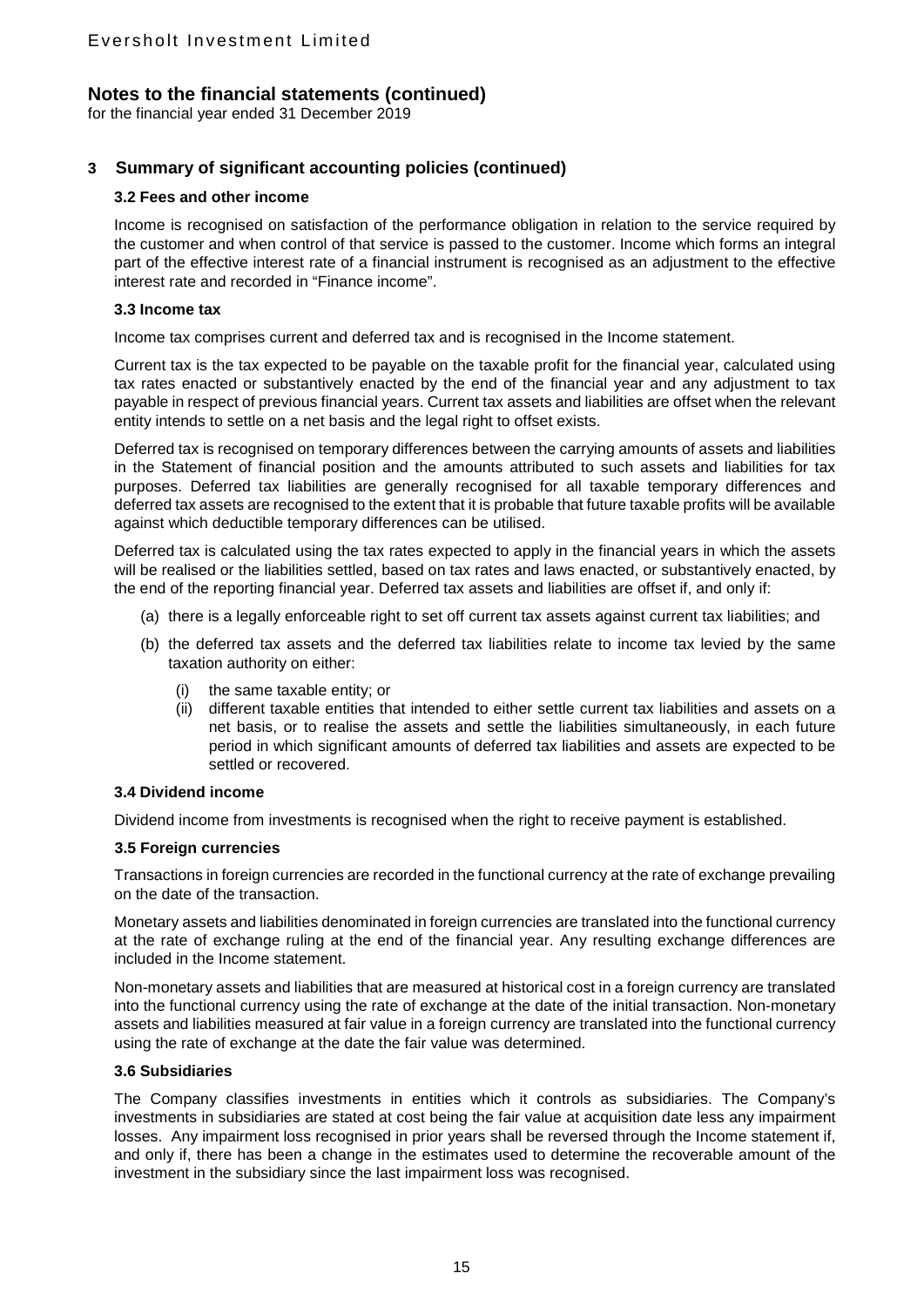for the financial year ended 31 December 2019

## **3 Summary of significant accounting policies (continued)**

#### **3.7 Financial instruments**

Financial assets and financial liabilities are recognised in the Company's Statement of financial position when the Company becomes a party to the contractual provisions of the instrument.

#### **Classification and measurement**

Financial assets are classified and measured by reference to the business model in which assets are managed and their cash flow characteristics.

The Company holds the following classes of financial instruments:

#### **Trade and other receivables**

These are held in order to collect the related contractual cash flows and contain contractual terms that give rise on specified dates to cash flows that are solely payments of principal and interest. They are initially recorded at fair value plus any directly attributable transaction costs and are subsequently measured at amortised cost using the effective interest rate method, less impairment losses.

They are derecognised when either borrowers repay their obligations, or the loans are sold or written off, or substantially all the risks and rewards of ownership are transferred.

#### **Cash and cash equivalents**

For the purpose of the Statement of cash flows, cash and cash equivalents include highly liquid investments that are readily convertible to known amounts of cash and which are subject to an insignificant risk of change in value. Such investments are normally those with less than three months' maturity from the date of acquisition, and include cash.

#### **Financial liabilities**

Financial liabilities are initially measured at fair value less any transaction costs that are directly attributable to the purchase or issue. Subsequent to initial recognition, financial liabilities are measured at amortised cost using the effective interest rate method. The Company derecognises the financial liability when the obligations specified in the contract expire, are discharged or cancelled.

#### **Impairment of financial assets**

Allowance for lifetime expected credit losses ("ECL") is recognised for Trade receivables which result from transactions within the scope of IFRS 15 and which do not contain a significant financing component.

12 month ECL allowance is carried for other financial assets carried at amortised cost where the credit risk has not increased significantly since the initial recognition. Where credit risk has increased significantly, lifetime ECL allowance will be carried.

Financial assets for which there is objective evidence of impairment, are considered to be in default or otherwise credit-impaired for disclosure purposes.

Financial assets (and the related impairment allowances) are written off, either partially or in full, when there is no realistic prospect of recovery. The amounts written off reflect the proceeds from realisation of any collateral underpinning the asset.

#### **Offsetting financial assets and financial liabilities**

Financial assets and liabilities are offset and the net amount reported in the Statement of financial position when there is a legally enforceable right to offset the recognised amounts and there is an intention to settle on a net basis, or realise the asset and settle the liability simultaneously.

#### **Determination of fair value**

All financial instruments are recognised initially at fair value. In the normal course of business, the fair value of a financial instrument on initial recognition is the transaction price (that is, the fair value of the consideration paid or received).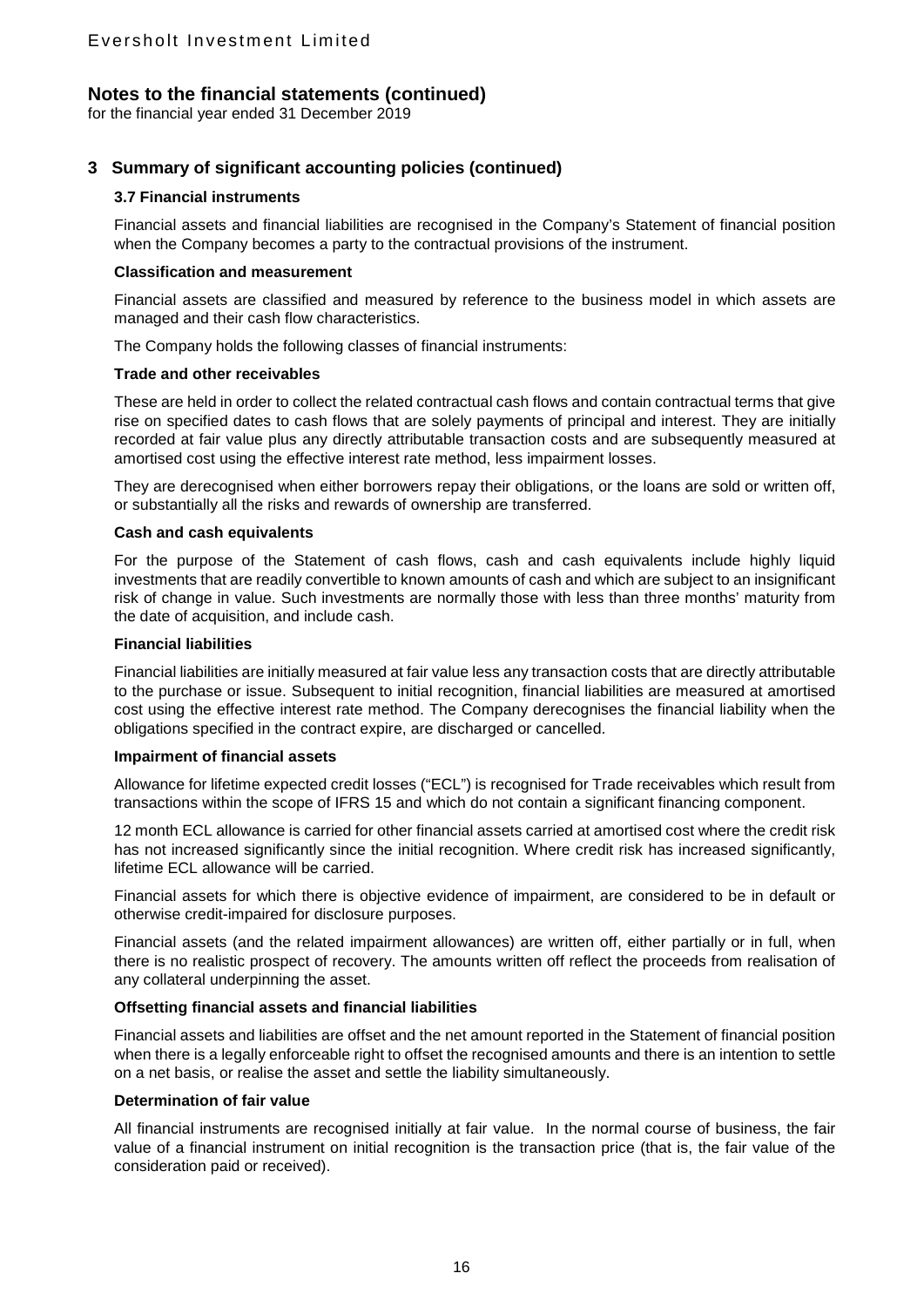for the financial year ended 31 December 2019

# **3 Summary of significant accounting policies (continued)**

## **Determination of fair value (continued)**

Subsequent to initial recognition, the fair values of financial instruments measured at fair value that are quoted in active markets are based on bid prices for assets held and offer prices for liabilities issued. When independent prices are not available, fair values are determined by using valuation techniques which refer to observable market data. These include comparison to similar instruments where market observable prices exist, discounted cash flow analysis and other valuation techniques commonly used by market participants.

Where required, fair values are calculated by discounting future cash flows on financial instruments, using equivalent current interest rates.

#### **3.8 Statement of cash flows**

The Statement of cash flows has been prepared on the basis that, with the exception of tax related transactions which are classified under "Operating activities", movements in intercompany balances are shown under the heading of "Financing activities".

#### **3.9 Share capital**

Shares are classified as equity when there is no contractual obligation to transfer cash or other financial assets.

Dividends payable in relation to equity shares are recognised as a liability in the financial year in which they are declared.

## **3.10 Use of judgements, estimates and assumptions**

In the application of the Company's accounting policies, management are required to make judgements, estimates and assumptions about the carrying amounts of assets and liabilities. The estimates and associated assumptions are based on historical experience and other factors that are considered to be relevant. Actual results may differ from those estimates.

The estimates and underlying assumptions are reviewed on an on-going basis. Revisions to accounting estimates are recognised in the year in which the estimate is revised if the revision affects only that year or in the year of revision and future years if the revision affects both current and future years.

No significant judgements have been required in the process of applying the Company's accounting policies.

#### **Critical estimates and assumptions in applying the Company's accounting policies**

The following are the critical estimates and assumptions that management have made in the process of applying the Company's accounting policies and that have the most significant effect on the amounts recognised in the financial statements.

#### **Investment in subsidiaries**

The carrying value of the Company's investment in its subsidiaries is assessed for indications of impairment at the end of each reporting period. If such indication exits, recoverable amount for the investment is estimated based on the projected future cashflows accruing to the Company from ownership, discounted at a rate reflecting the time value of money and risks specific to the investment.

#### **3.11 Preference shares**

Preference shares issued by the Company are classified as a liability where the holder of these shares has a fixed and variable entitlement to a dividend. The dividend payable is recorded within finance expense. Preference shares issued by its subsidiary, European Rail Finance Holdings Limited are included within its cost of investment in subsidiaries. The dividend receivable on preference shares is recorded within finance income.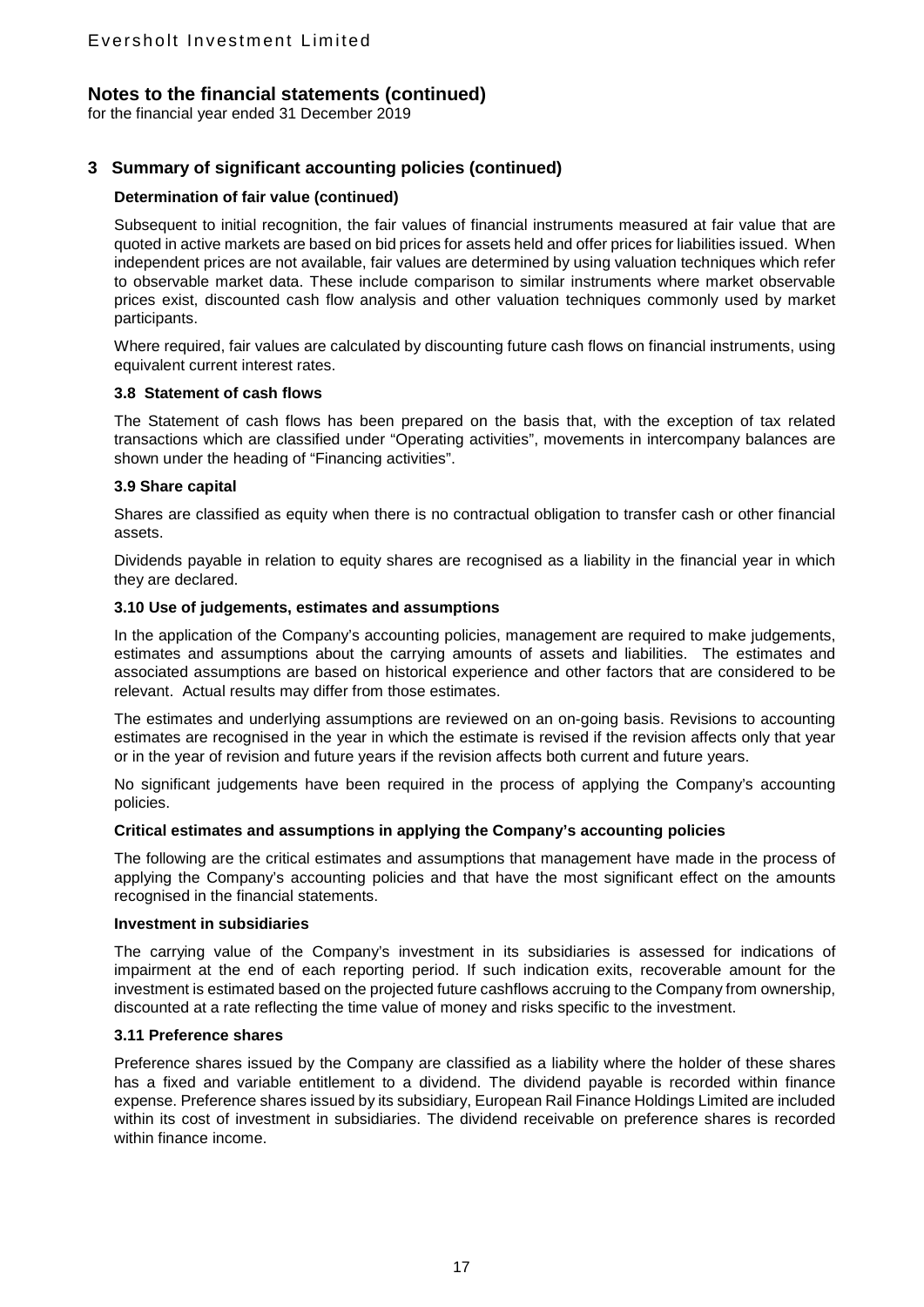for the financial year ended 31 December 2019

# **4 Dividends**

During the financial year the Company received dividends of £91,700,000 (2018: £90,000,000) and paid dividends of £44,050,000 (2018: £40,100,000).

# **5 Finance income**

|                                | 2019           | 2018           |
|--------------------------------|----------------|----------------|
|                                | £'000          | £'000          |
| Fixed rate preference dividend | 495            | 495            |
| <b>Bank interest</b>           | $\blacksquare$ | $\overline{4}$ |
|                                | 495            | 499            |

Finance income represents income on financial assets carried at amortised cost.

## **6 Finance expense**

|                                                          | 2019      | 2018      |
|----------------------------------------------------------|-----------|-----------|
|                                                          | £'000     | £'000     |
| Interest payable to Eversholt UK Rails (Holding) Limited | (47, 891) | (47, 891) |
| Interest payable to Eversholt Rail Limited               | (3,257)   | (2,951)   |
| Dividend on profit participating preference shares       | (260)     | (353)     |
|                                                          | (51.408)  | (51,195)  |

Finance expense represents expense on financial liabilities carried at amortised cost.

# **7 Administrative expense**

| Administrative expense includes the following:                                                | 2019<br>£'000 | 2018<br>£'000 |
|-----------------------------------------------------------------------------------------------|---------------|---------------|
| Foreign exchange loss<br>Fees payable to the Company's auditor for the audit of the Company's |               |               |
| annual financial statements                                                                   | (6)           | (6)           |

# **8 Staff numbers and costs**

The Company has no employees and hence no staff costs (2018 £nil).

## **9 Directors' emoluments**

The Directors have been paid by another group undertaking, Eversholt Rail Limited. No specific charge has been made to the Company in this regard, therefore, the Directors' remuneration is £nil (2018: £nil) and all disclosures relating to sections 305 and 306 of Companies Act 2014 are £nil (2018: £nil).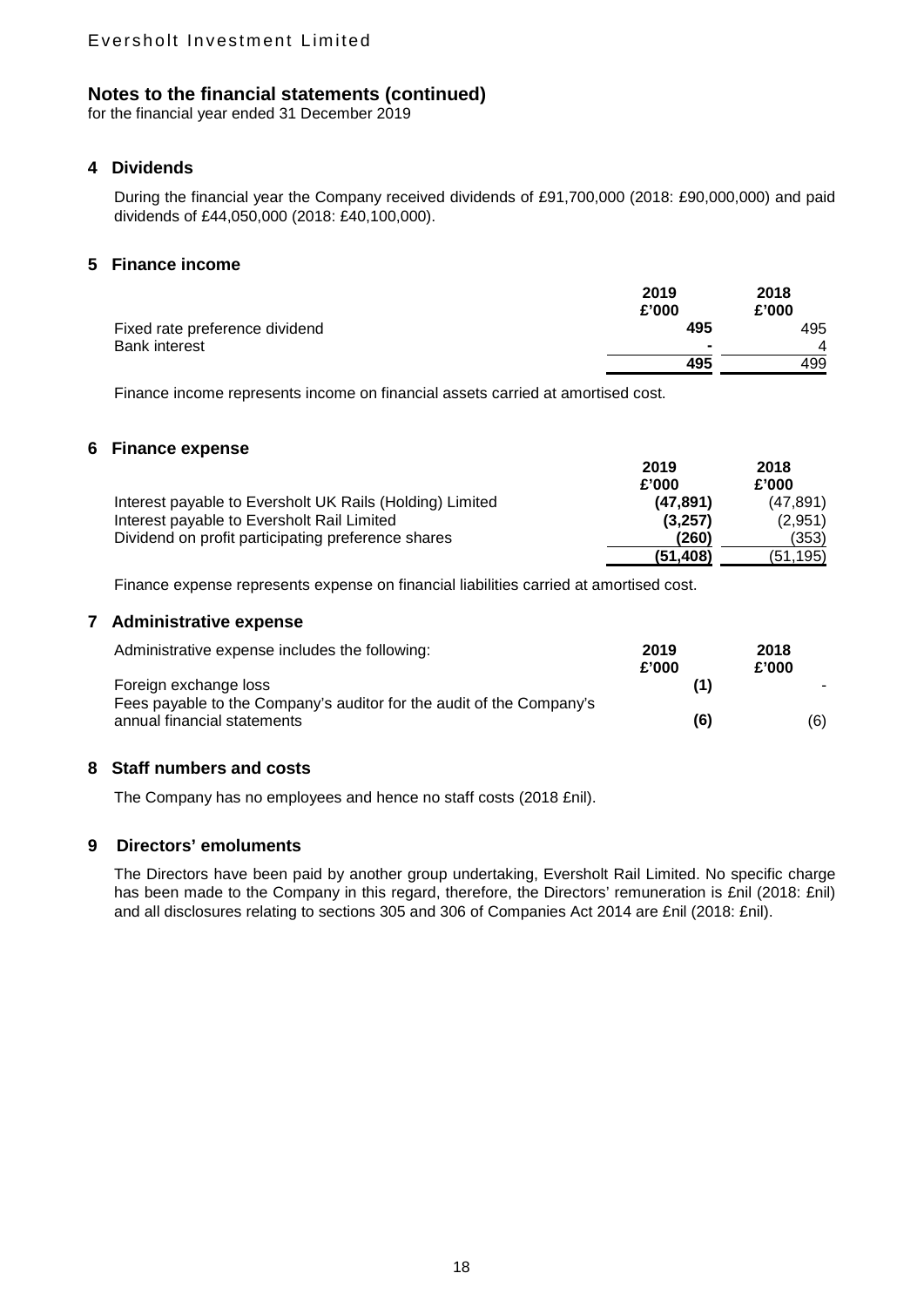for the financial year ended 31 December 2019

# **10 Income tax credit**

|                                                           | <b>Note</b> | 2019<br>£'000 | 2018<br>£'000 |
|-----------------------------------------------------------|-------------|---------------|---------------|
| <b>Current tax</b>                                        |             |               |               |
| On current financial year profit                          |             | 4,970         | 5,291         |
| On prior financial year profit                            |             | (2,558)       | 5,700         |
| Income tax credit                                         |             | 2,412         | 10,991        |
| Deferred tax                                              |             |               |               |
| Origination and reversal of temporary differences -       |             |               |               |
| current year                                              | 12          |               | 1,741         |
| Origination and reversal of temporary differences – prior |             |               |               |
| year                                                      | 12          | (594)         |               |
| Change in tax rates                                       |             |               | (183)         |
|                                                           |             | (594)         | 1,558         |
| <b>Total tax credit</b>                                   |             | 1,818         | 12,549        |

The UK corporation tax rate for the year ended 31 December 2019 and 31 December 2018 was 19%.

The following table reconciles the tax expense which would apply if all profits had been taxed at the UK corporation tax rate:

|                                                  | 2019     | 2018     |
|--------------------------------------------------|----------|----------|
|                                                  | £'000    | £'000    |
| Profit before tax                                | 40,780   | 39,297   |
| Taxation at corporation tax rate 19% (2018: 19%) | (7, 748) | (7, 466) |
| Change in tax rates                              |          | (183)    |
| Prior financial year adjustments                 | (3, 152) | 5.700    |
| Permanent tax differences                        | 17.468   | 17,127   |
| Other tax attributes unrecognised                | (4,750)  | (2,629)  |
| Income tax credit                                | 1,818    | 12.549   |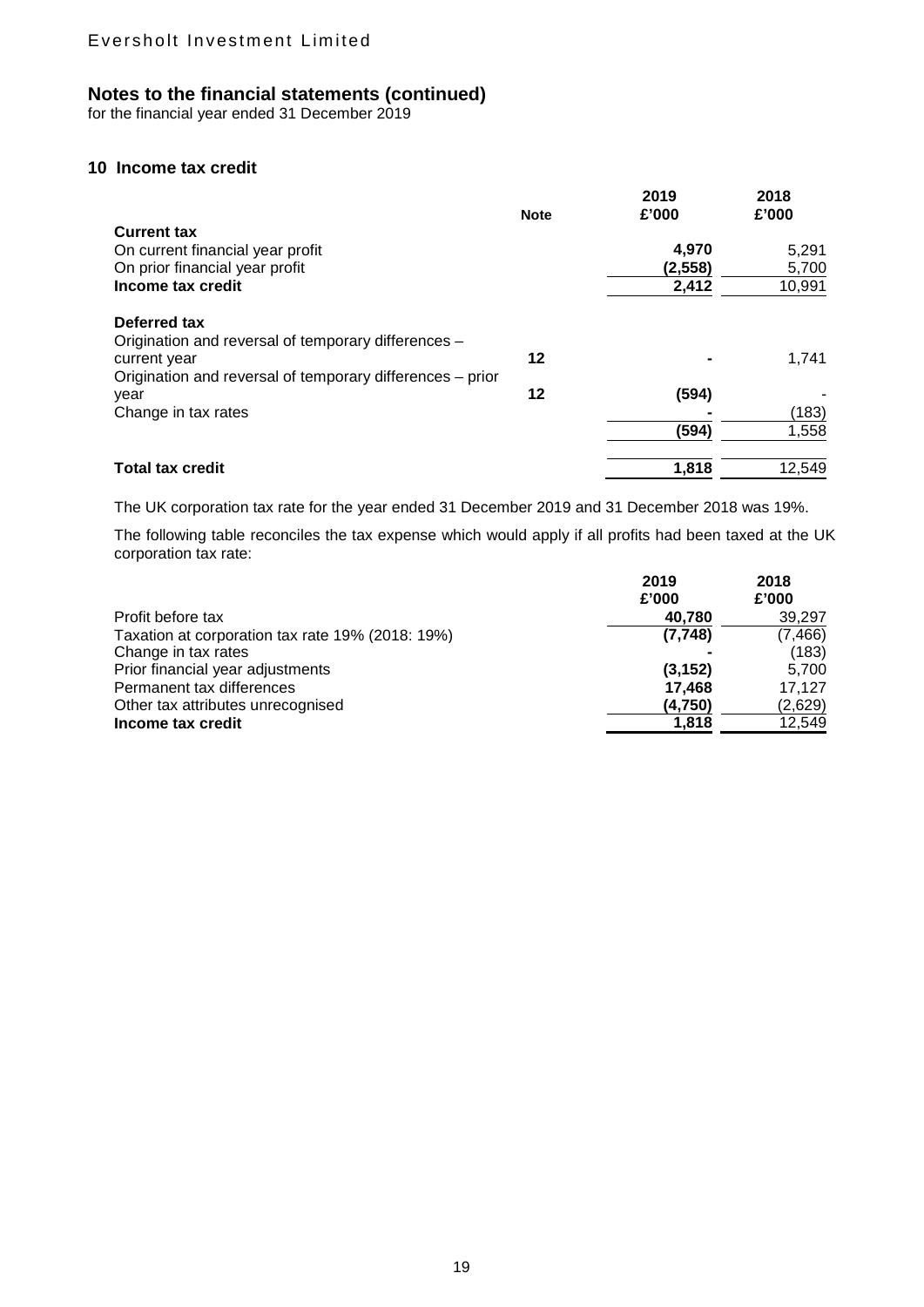for the financial year ended 31 December 2019

## **11 Investments in subsidiaries**

|                     | 2019    | 2018    |
|---------------------|---------|---------|
|                     | £'000   | £'000   |
| Cost at 31 December | 418.238 | 418,238 |

Cost of investment in subsidiaries includes £49,500,000 investment in preference shares issued by European Rail Finance Holdings Limited.

The subsidiary undertakings of the Company at the end of the financial year were:

| <b>Name of Undertaking</b>                    | <b>Class of</b><br>Capital | <b>Country of</b><br>Incorporation | Type of<br>business    | Ownership<br>Percentage |      |
|-----------------------------------------------|----------------------------|------------------------------------|------------------------|-------------------------|------|
|                                               |                            |                                    |                        | 2019                    | 2018 |
| European Rail Finance Holdings<br>Limited     | Ordinary<br><b>Shares</b>  | Ireland**                          | Investment             | 100                     | 100  |
| European Rail Finance Limited*                | Ordinary<br><b>Shares</b>  | Ireland**                          | Leasing                | 100                     | 100  |
| Eversholt Rail Leasing Limited*               | Ordinary<br><b>Shares</b>  | England***                         | Leasing                | 100                     | 100  |
| Eversholt Rail Holdings (UK)<br>Limited*      | Ordinary<br><b>Shares</b>  | England***                         | Investment             | 100                     | 100  |
| Eversholt Rail Limited*                       | Ordinary<br><b>Shares</b>  | England***                         | Management<br>services | 100                     | 100  |
| Eversholt Depot Finance Limited*              | Ordinary<br><b>Shares</b>  | England***                         | Leasing                | 100                     | 100  |
| Eversholt Rail (365) Limited*                 | Ordinary<br><b>Shares</b>  | England***                         | Leasing                | nil                     | 100  |
| <b>Eversholt Finance Holdings</b><br>Limited* | Ordinary<br><b>Shares</b>  | England***                         | Investment             | 100                     | 100  |
| Eversholt Funding plc*                        | Ordinary<br><b>Shares</b>  | England***                         | Financing              | 100                     | 100  |
| European Rail Finance (2) Limited*            | Ordinary<br><b>Shares</b>  | Ireland**                          | Investment             | 100                     | 100  |

\* Indirect subsidiaries

\*\* Registered office: Riverside One, Sir John Rogerson's Quay, Dublin 2, D02 X576, Ireland

\*\*\* Registered office: 210 Pentonville Road, London, N1 9JY

Following a deterioration in Class 365's prospects during 2019, a liquidator was appointed to Eversholt Rail (365) Limited on 19 August 2019. Eversholt Rail (365) Limited was subject to a separate financing structure and established prior to privatisation in the 1990s. Being ringfenced in this way, its current financial situation has no bearing upon any fellow subsidiary or parent undertaking, other than in relation to intercompany receivables. With effect from this date, the Company no longer controls Eversholt Rail (365) Limited.

Eversholt Rail Holdings (UK) Limited was dissolved on 4 February 2020.

## **12 Deferred tax**

The Company's deferred tax asset of £964,000 (2018: £1,558,000) relates to corporation tax losses carried forward in the Company.

In 2018, it was expected that the Corporate Interest Restriction ("CIR") rules (contained within Part 10 of Taxation (International Other Provisions) Act 2010) would result in a disallowance in the Company. Accordingly, a tax attribute of £1,558,000 was recognised on the element that the Company expected to have sufficient interest allowance in future years. The CIR restriction did not arise and where possible the losses were utilised in the 2018 tax year. The deferred tax asset of £964,000 as at 31 December 2019 reflects the carried forward losses that could not be utilised in 2018.

The deferred tax charge for the year recorded in the income statement was £594,000 (2018: £1,558,000).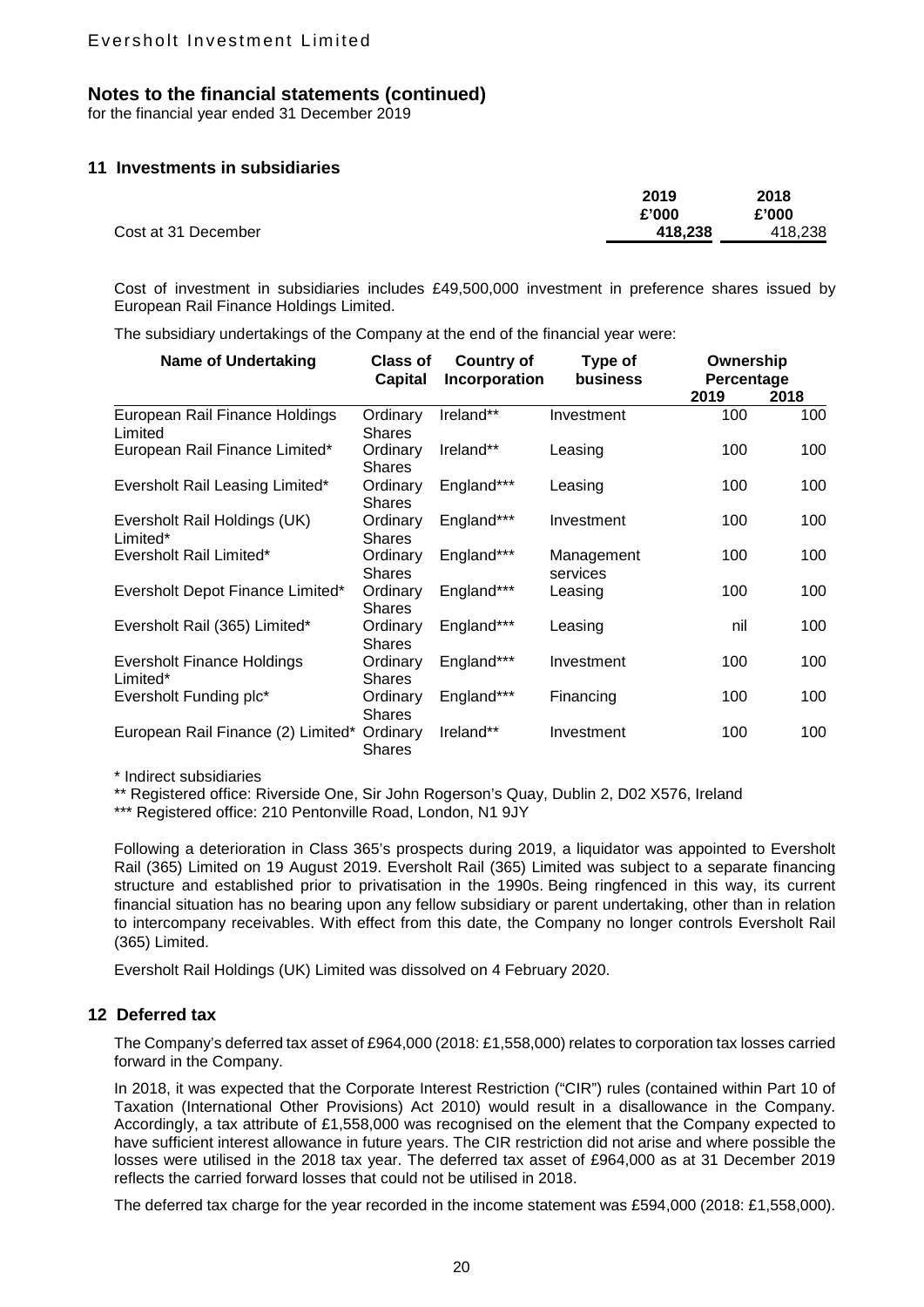for the financial year ended 31 December 2019

## **12 Deferred tax (continued)**

In assessing the recoverability of deferred tax assets, the Company will consider the extent to which it is probable that there will be sufficient taxable profit in the future to allow the benefit of part or all of the deferred tax asset to be utilised. In assessing this, the Company will have regard to internal profit projections and budgets and related tax impacts, as well the amount and timing of reversal of timing differences giving rise to deferred tax liabilities at the Statement of financial position.

# **13 Trade and other receivables**

|                                                                                | 2019<br>£'000      | 2018<br>£'000         |
|--------------------------------------------------------------------------------|--------------------|-----------------------|
| Dividends receivable                                                           | 42<br>42           | 42<br>$\overline{42}$ |
| 14 Cash and cash equivalents                                                   |                    |                       |
| Cash and cash equivalents are analysed as:                                     | 2019<br>£'000      | 2018<br>£'000         |
| <b>Bank accounts</b>                                                           | 35                 | 5                     |
| 15 Trade and other payables                                                    |                    |                       |
| <b>Accruals</b>                                                                | 2019<br>£'000<br>1 | 2018<br>£'000<br>5    |
| <b>16 Borrowings</b>                                                           |                    |                       |
| <b>Current</b>                                                                 | 2019<br>£'000      | 2018<br>£'000         |
| Eversholt UK Rails (Holding) Limited<br>Profit participating preference shares | 340,562<br>82      | 340,562               |
| <b>Non-current</b>                                                             | 340,644            | 340,562               |
| <b>Eversholt Rail Limited</b><br>Profit participating preference shares        | 55,240<br>2,500    | 57,938<br>2,615       |
|                                                                                | 57,740             | 60,553                |

The intercompany loan with Eversholt Rail Limited is classified as non-current as it is repayable on 4 November 2023. Borrowing entities may prepay and redraw loans until the repayment date. Interest on the loan is payable monthly at a floating rate, which substantially matches the rate of the Group's senior debt, plus margin (2018: Group's senior debt, plus margin).

**398,384** 401,115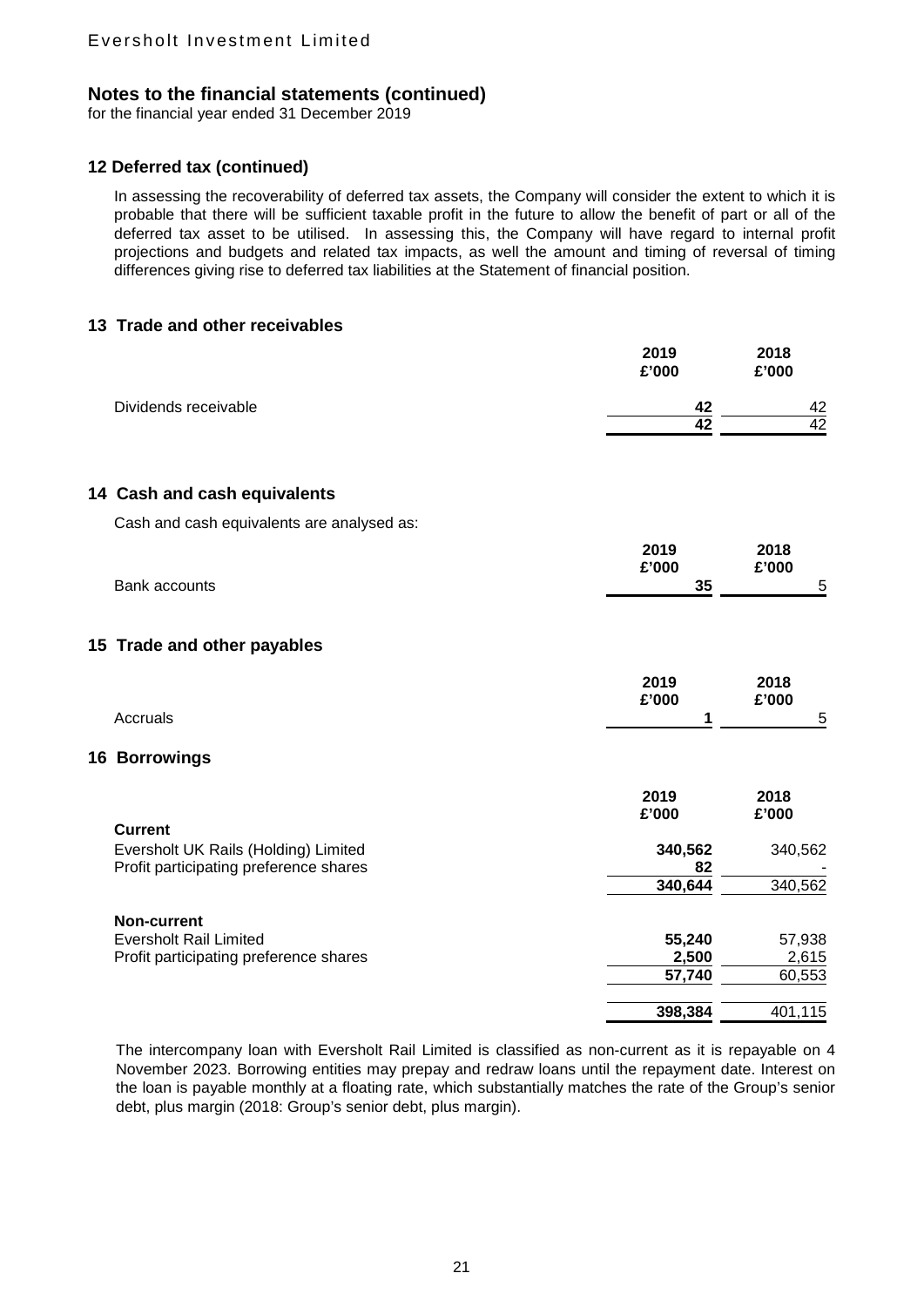for the financial year ended 31 December 2019

# **16 Borrowings (continued)**

The Company and Eversholt UK Rails (Holding) Limited (the "Parent") are members of the Security Group. The Security Group consists of the Parent and its subsidiaries, except for Eversholt Rail (365) Limited, which are party to Financing Documents dated 4 November 2010. All members of the Security Group are jointly and severally liable for the obligations of each member of the Security Group under the Financing Documents.

The intercompany loan between the Company and the Parent is repayable on demand. As both the Company and the Parent are members of the Security Group, such a payment is permitted under the terms of the Financing Documents. However, the terms of the Financing Documents would restrict the Parent's use of the proceeds.

The activities of the Security Group are, in part, funded through a subordinated loan agreement between Eversholt UK Rails Limited (as lender) and the Parent (as borrower). Eversholt UK Rails Limited's rights under this subordinated loan agreement (including its right to repayment) are subject to the terms of the Financing Documents.

It is anticipated that LIBOR will be replaced or discontinued after the end of 2021, as part of global financial regulators' project to reform interest rate benchmarks. The Company will therefore re-negotiate and/or otherwise amend to accommodate such change in benchmarks, where related instruments mature after 2021.

# **17 Reconciliation of liabilities arising from financing activities**

| 31 December 2019<br>Financing activities attributable to:                                                                  | <b>As at 31</b><br><b>December</b><br>2018<br>£'000 | <b>Cash Flows</b><br>payments<br>£'000   | Non-cash<br>finance<br>expense<br>£'000 | <b>As at 31</b><br><b>December</b><br>2019<br>£'000 |
|----------------------------------------------------------------------------------------------------------------------------|-----------------------------------------------------|------------------------------------------|-----------------------------------------|-----------------------------------------------------|
| <b>Liabilities</b><br>Profit participating preference shares<br>Eversholt Rail Limited<br>Eversholt UK Rails (Holding) Ltd | 2,615<br>57,938<br>340,562<br>401,115               | (293)<br>(5,955)<br>(47,891)<br>(54,139) | 260<br>3,257<br>47,891<br>51,408        | 2,582<br>55,240<br>340,562<br>398,384               |
| 31 December 2018                                                                                                           | <b>As at 31</b>                                     |                                          | Non-cash                                | <b>As at 31</b>                                     |
|                                                                                                                            | <b>December</b><br>2017<br>£'000                    | <b>Cash Flows</b><br>payments<br>£'000   | finance<br>expense<br>£'000             | <b>December</b><br>2018<br>£'000                    |
| Financing activities attributable to:                                                                                      |                                                     |                                          |                                         |                                                     |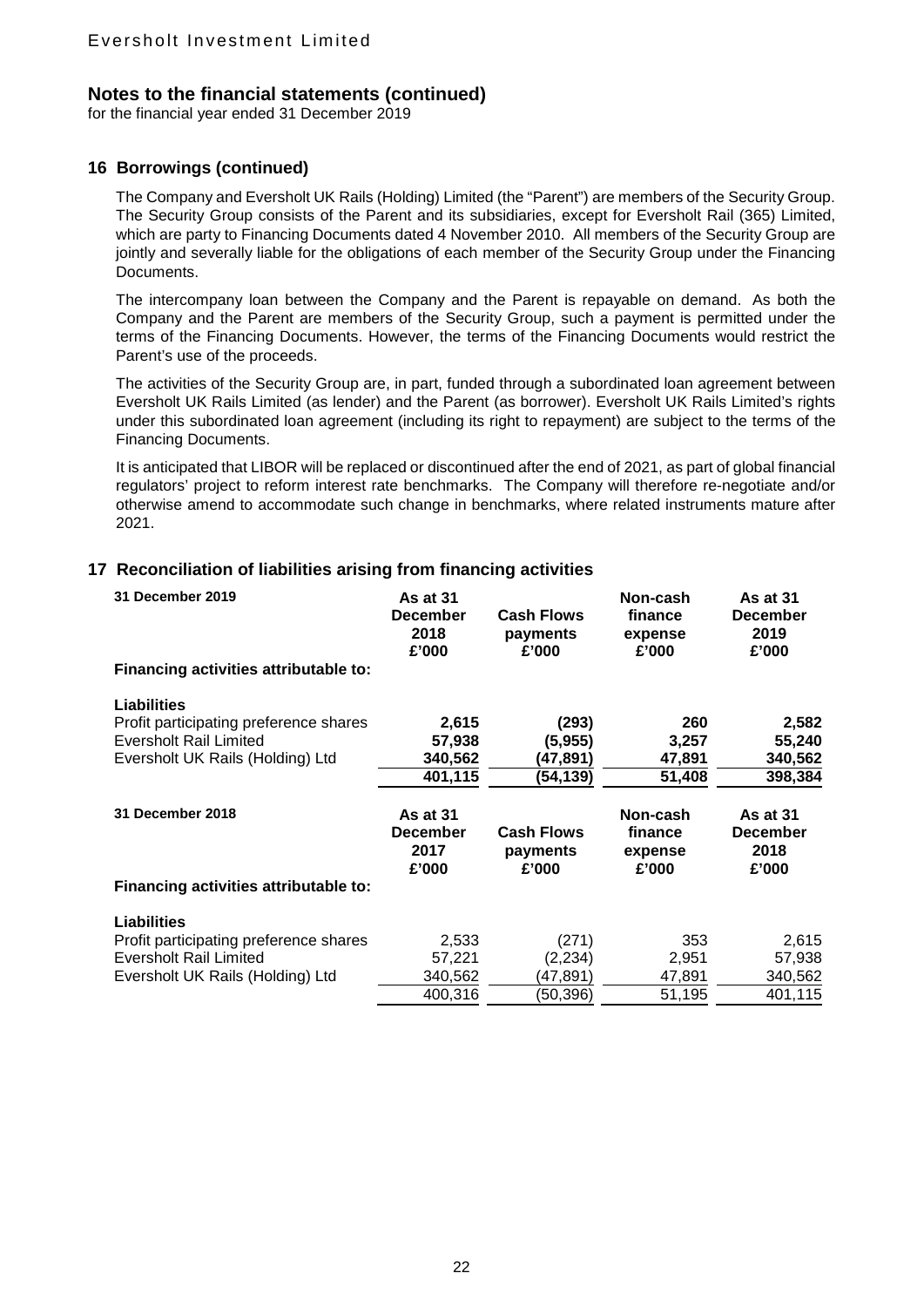for the financial year ended 31 December 2019

## **18 Share capital**

| <b>Authorised</b>                                                               | 2019<br>£'000 | 2018<br>£'000 |
|---------------------------------------------------------------------------------|---------------|---------------|
| 100,000 Ordinary shares of £1 each                                              | 100           | 100           |
| Issued, allotted, called up and fully paid<br>12,000 Ordinary shares of £1 each | 12            | 12            |

The holders of ordinary shares are entitled to attend and vote at annual general meetings and receive dividends as and when declared.

Additionally, the Company has authorised, issued and fully paid 2,500,000 profit participating preference shares of £1 each classed as borrowings.

#### **19 Fair value of financial assets and liabilities**

There are no material differences between the carrying value and the fair value of financial assets and liabilities as at 31 December 2019 and 31 December 2018.

#### **20 Risk management**

The Company is exposed to the risk of diminution in the value of the investment in its subsidiaries. The Company also has exposure to the following types of risk arising from its use of financial instruments: capital risk, market risk, credit risk and liquidity risk. Market risk includes foreign exchange risk and interest rate risk.

Sources of estimation uncertainty that have a significant risk of causing a material adjustment to the carrying amounts of assets and liabilities within the next financial year are disclosed in note 3.10.

The management of all risks which are significant together with the quantitative disclosures not already included elsewhere in the financial statements are described in this note.

#### **20.1 Capital risk management**

The Board actively monitors the capital structure of the Company to ensure that it is able to continue as a going concern and can generate attractive and predictable returns for shareholders and benefits for other stakeholders. Consideration is given to the availability, cost and risks associated with each class of capital.

The capital structure of the Company consists principally of borrowings from other group undertakings and equity from its immediate parent.

The Company is not subject to any externally imposed capital requirements.

#### **20.2 Market risk management**

The Company is not materially exposed to foreign exchange risk on its financial assets and financial liabilities.

The Company has exposure to fluctuations in interest rates. This exposure is managed at a group level through the use of interest rate swaps. The net cost or benefit derived from the use of swaps is taken into account in determining the interest charged on loans from other group entities.

#### **Interest rate sensitivity analysis**

A 50 basis points increase in LIBOR would have resulted in an increase in intercompany interest expense of £18,000 (2018: £47,000), an increase in cash deposit interest received of £175 (2018: £27) and an increase in dividend payable on profit participating preference shares of £13,000 (2018: £13,000). The sensitivity analysis is applied to the borrowing or lending rate and performed on the monthly balance of the relevant financial instrument and represents a reasonable approximation of possible change.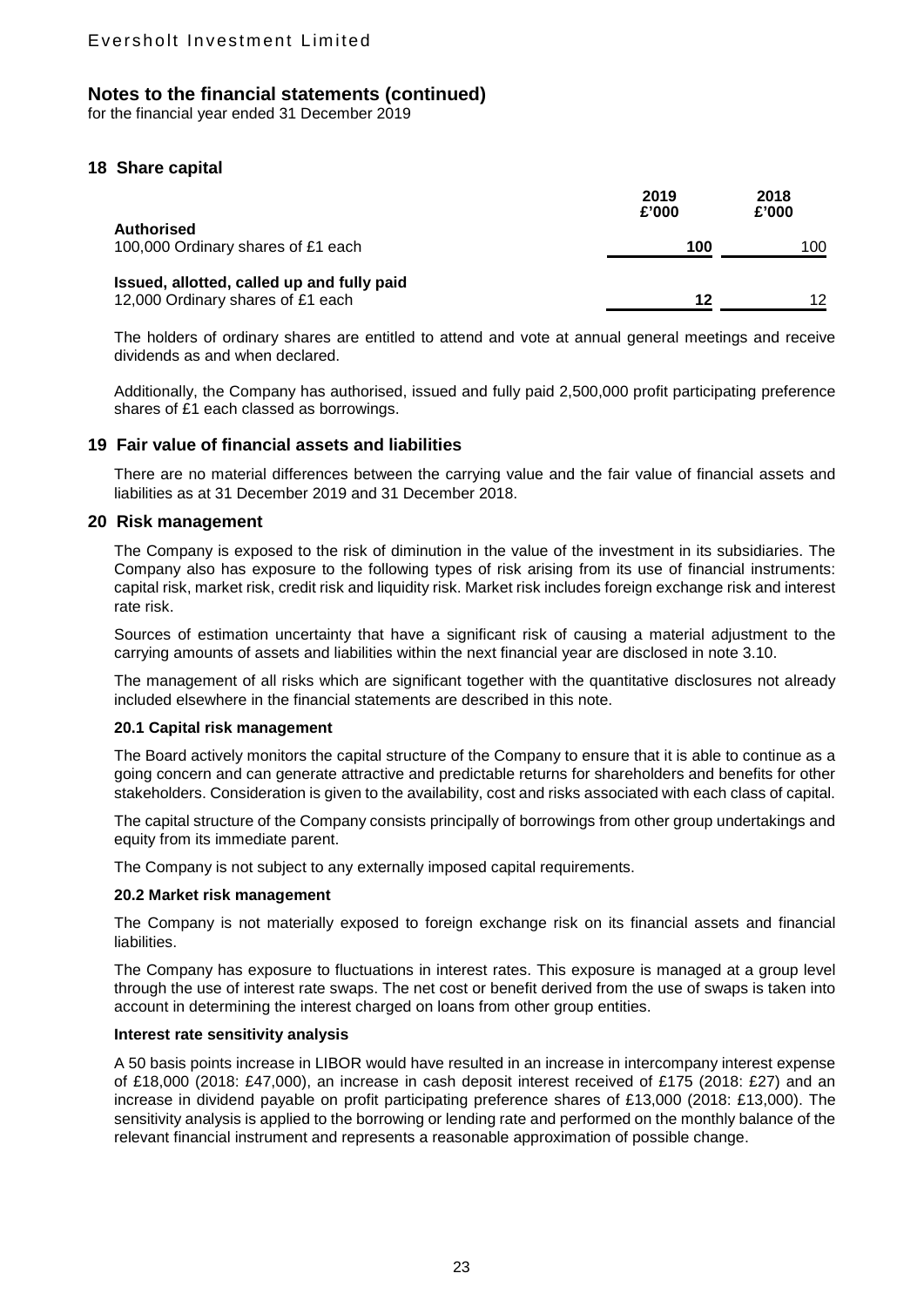for the financial year ended 31 December 2019

## **20 Risk management (continued)**

#### **20.3 Credit risk management**

Credit risk is the risk of financial loss if a counterparty fails to meet its obligations under a contract.

The Company monitors exposure to trade and other receivables, and the banks holding the Company's cash and cash equivalents on a regular basis. This includes considering the borrower's ability to service its obligations to the Company and other creditors, having regards to past, current and future circumstances.

As part of the Company's processes for credit risk management and assessment of ECL, as well as assessments as to whether there has been significant increase in the credit risk since the exposure first arose or whether a financial asset is credit impaired, management takes into account the following:

- Historical credit experience of the counterparty;
- Past, current and future events and circumstances that could impinge upon the counterparty's performance and ability to perform and service its obligations as they fall due and meet its commitments as they arise. This will include assessment of actual and potential external events, as well as the Company's internal information;
- The nature of the arrangements with the counterparty and whether there is related collateral/security which can be applied;
- The existence of any parties to which the Company might have recourse in the event of a counterparty default, for example, where a counterparty's activities and related obligations (wholly or partly) might be assumed by a successor; and
- The duration of the exposure under review.

The financial assets are performing in accordance with the terms of the arrangement i.e. all payments to date as well as those expected in the future, have been made/are expected to be made in accordance with the underlying contractual terms. No part of the financial asset is credit impaired or overdue or in default. For these purposes, the Company defines "default" as where the obligor has failed to meet its obligations under the contract and "credit impaired" where there is objective evidence as to a credit event for the obligor. The definition has been applied historically by the Company and is regarded as appropriate having regard to the nature of the Company's exposure and past experience.

The carrying value of the financial assets represents the Company's maximum credit exposure to the borrower.

In light of the above, the Company has determined that no ECL allowance is required in relation to its trade and other receivables or cash and cash equivalents. This reflects the Company's assessment of the borrower's risk and exposure, together with nature of recourse to which the lender and borrower would have access in the event of a potential issue.

#### **20.4 Liquidity risk management**

Liquidity risk is the risk that the Company will not be able to meet its financial obligations as they fall due. The Company monitors its cash flow requirements on a daily basis and compares expected cash flow obligations with expected cash flow receipts to ensure they are appropriately aligned. Cash is managed on a consolidated basis across the Group which enables the Company to borrow funds from another group undertaking to meet any shortfall. Conversely, the Company lends any surplus funds to other group undertakings. Liquidity is further under-pinned by the ability of certain group undertakings to borrow under a £600m revolving credit facility which matures on 4 November 2023 and lend proceeds to the Company.

Undiscounted cash flows in respect of the intercompany loan with Eversholt Rail Limited include the principal amount of intercompany loans only, due to the uncertainty of intercompany movements and of interest estimation. Interest on intercompany loans is settled as part of intercompany cash movements.

Undiscounted cash flows related to the financial assets and financial liabilities are analysed below by their contractual due date, including estimated interest cash flows where appropriate: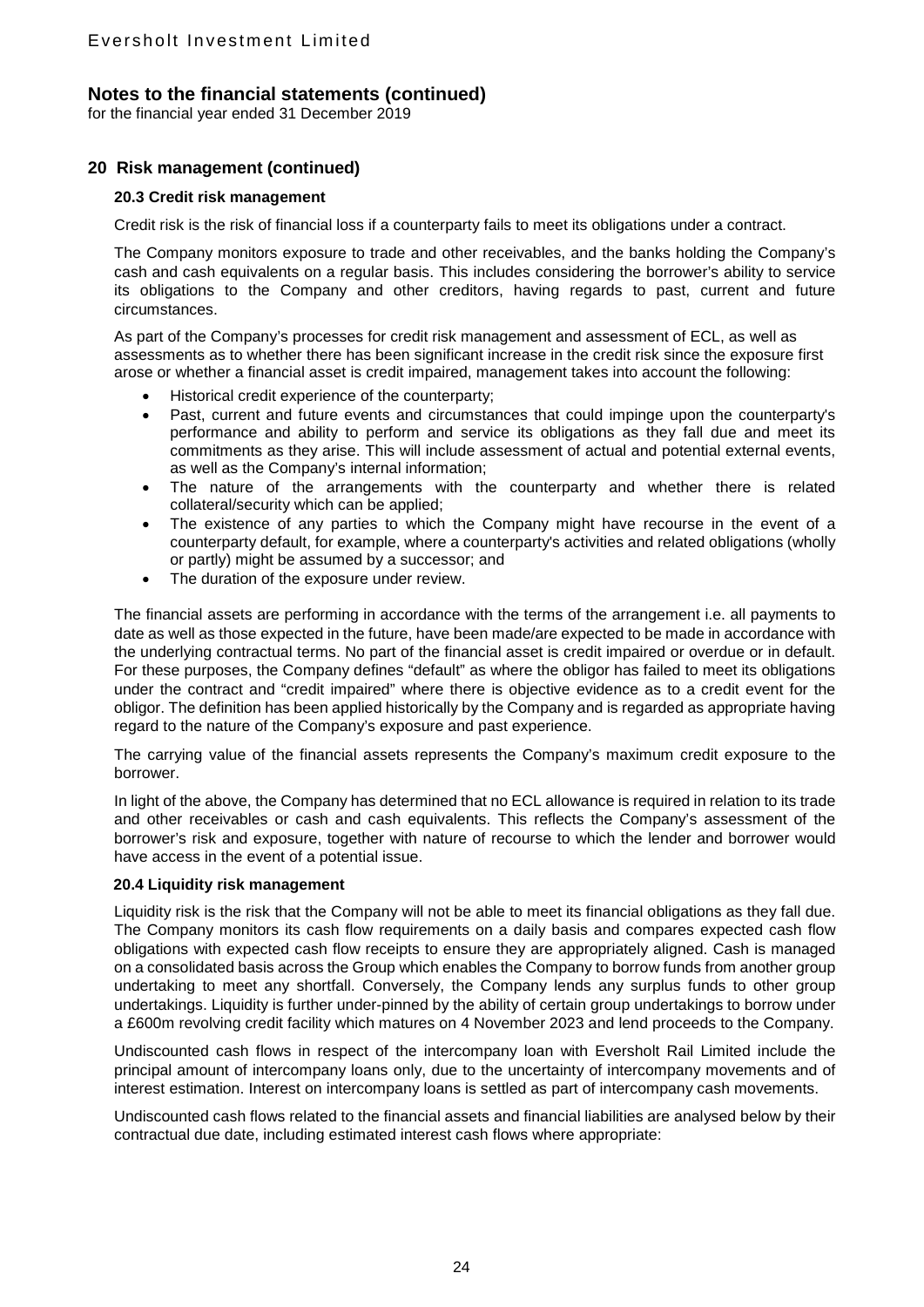for the financial year ended 31 December 2019

# **20 Risk management (continued)**

# **20.4 Liquidity risk management (continued)**

|                                    | Carrying<br>value | <b>Contractual</b><br>cash flows | On demand  | Due within<br>1 year | Due between<br>1-5 years | Due after<br>5 years |
|------------------------------------|-------------------|----------------------------------|------------|----------------------|--------------------------|----------------------|
|                                    | £'000             | £'000                            | £'000      | £'000                | £'000                    | £'000                |
| 31 December 2019                   |                   |                                  |            |                      |                          |                      |
| <b>Financial assets</b>            |                   |                                  |            |                      |                          |                      |
| Amortised cost                     |                   |                                  |            |                      |                          |                      |
| Trade and other receivables        | 42                | 42                               |            | 42                   |                          |                      |
| Cash and cash equivalents          | 35                | 35                               | 35         |                      |                          |                      |
|                                    | 77                | 77                               | 35         | 42                   |                          |                      |
| <b>Financial liabilities</b>       |                   |                                  |            |                      |                          |                      |
| Amortised cost                     |                   |                                  |            |                      |                          |                      |
| Trade and other payables           | 1                 | 1                                |            | 1                    |                          |                      |
| <b>Borrowings</b>                  | 398,384           | 398,384                          | 340,562    | 82                   | 55,240                   | 2,500                |
|                                    | 398,385           | 398,385                          | 340,562    | 83                   | 55,240                   | 2,500                |
| <b>Total financial instruments</b> | (398, 308)        | (398, 308)                       | (340, 527) | (41)                 | (55, 240)                | (2,500)              |
| 31 December 2018                   |                   |                                  |            |                      |                          |                      |
| <b>Financial assets</b>            |                   |                                  |            |                      |                          |                      |
| Amortised cost                     |                   |                                  |            |                      |                          |                      |
| Trade and other receivables        | 42                | 42                               |            | 42                   |                          |                      |
| Cash and cash equivalents          | 5                 | 5                                | 5          |                      |                          |                      |
|                                    | 47                | 47                               | 5          | 42                   |                          |                      |
| <b>Financial liabilities</b>       |                   |                                  |            |                      |                          |                      |
| Amortised cost                     |                   |                                  |            |                      |                          |                      |
| Trade and other payables           | 5                 | 5                                |            | 5                    |                          |                      |
| <b>Borrowings</b>                  | 401,115           | 401,115                          | 340,562    | 115                  | 57,938                   | 2,500                |
|                                    | 401,120           | 401,120                          | 340,562    | 120                  | 57,938                   | 2,500                |
| <b>Total financial instruments</b> | (401, 073)        | (401, 073)                       | (340,557)  | (78)                 | (57, 938)                | (2,500)              |

# **20.5 Investment in subsidiaries**

The Company monitors the performance of its subsidiaries on an ongoing basis having regards to the environment in which they operate and the risk to which they are exposed.